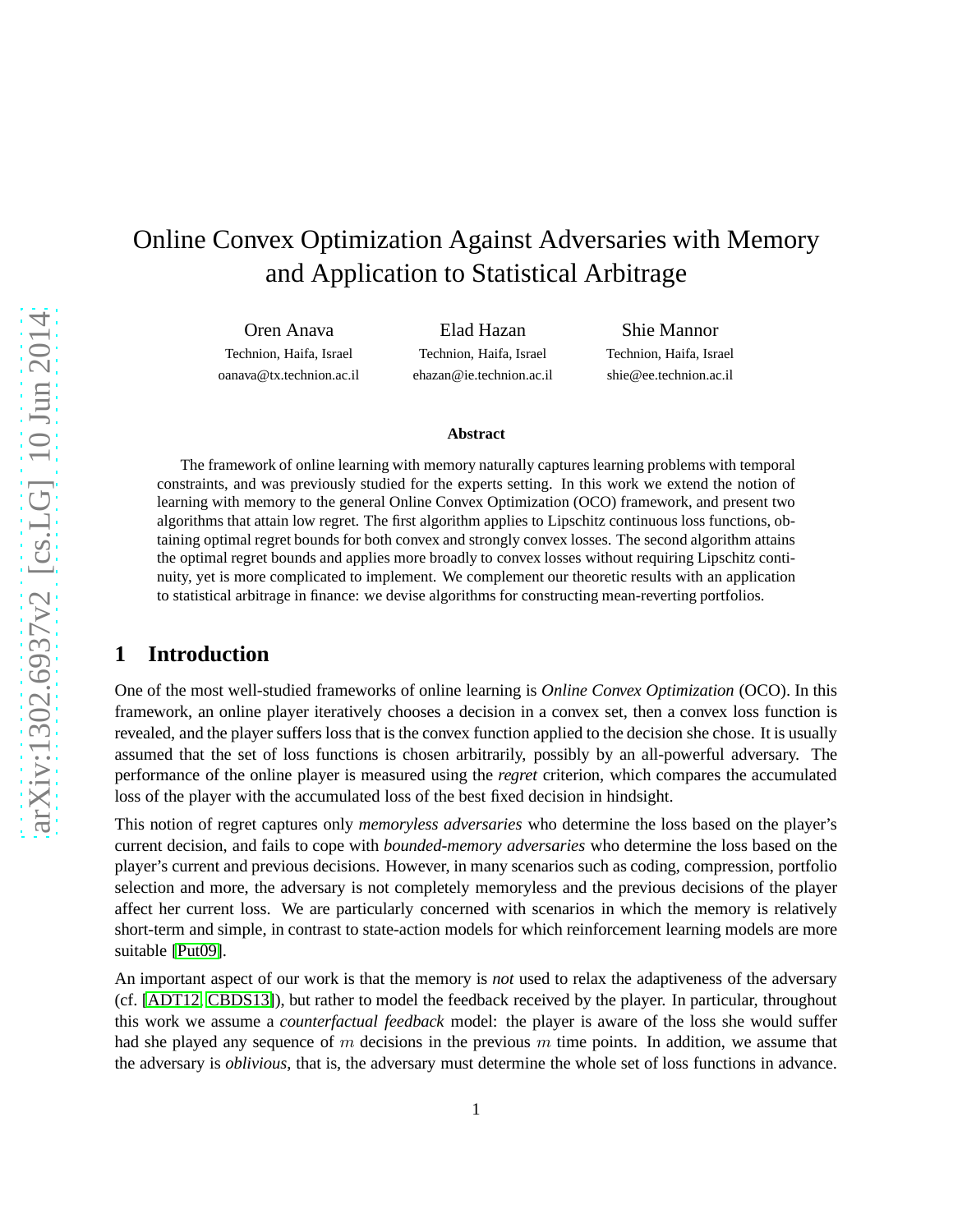This model is quite common in the online learning literature [\[MOSW02,](#page-10-1) [MOSW06,](#page-10-2) [GN11\]](#page-9-2), yet was studied only for the experts problem.

Our goal in this work is to extend the notion of learning with memory to one of the most general online learning frameworks - the OCO. To this end, we adapt the *policy regret*<sup>[1](#page-1-0)</sup> criterion of [\[ADT12\]](#page-9-0), and propose two different approaches for the extended framework, both attain the optimal bounds with respect to this criterion.

We demonstrate the effectiveness of the proposed framework in the extensively studied problem of constructing mean-reverting portfolios. Specifically, we cast this problem as an OCO problem with memory in which the loss functions are proxies for mean reversion, and the decisions of the player are wealth distributions over assets. The main novelty we present is the ability to maintain the wealth distributions online, in contrast to traditional approaches that determine the wealth distribution only at the end of the training period. The experimental results support the superiority of our algorithm with respect to the state-of-the-art.

#### **1.1 Summary of Results**

| Framework                                   | Previous bound                 | Our first approach     | Our second approach            |
|---------------------------------------------|--------------------------------|------------------------|--------------------------------|
| Experts<br>with Memory                      | $\mathcal{O}(T^{1/2})$         | Not applicable         | $\tilde{\mathcal{O}}(T^{1/2})$ |
| OCO with memory<br>(convex losses)          | $\mathcal{O}(T^{2/3})$         | $\mathcal{O}(T^{1/2})$ | $\tilde{\mathcal{O}}(T^{1/2})$ |
| OCO with Memory<br>(strongly convex losses) | $\tilde{\mathcal{O}}(T^{1/3})$ | $\mathcal{O}(\log T)$  | $\tilde{\mathcal{O}}(T^{1/2})$ |

Table 1: State-of-the-art upper-bounds on the policy regret as a function of T (number of iterations) for the framework of OCO with memory. The best known bounds are due to the works of [\[GVW10\]](#page-9-3), [\[GN11\]](#page-9-2), and [\[ADT12\]](#page-9-0), which are detailed in the related work section below.

We present and analyze two algorithms for the framework of OCO with memory, both attain policy regret bounds that are optimal in the number of iterations. Our first algorithm utilizes the Lipschitz property of the loss functions, and — to the best of our knowledge — is the first algorithm for this framework that is not based on any blocking technique (this technique is detailed in the related work section below). This algorithm attains  $\mathcal{O}(T^{1/2})$ -policy regret for generally convex loss functions and  $\mathcal{O}(\log T)$ -policy regret for strongly convex loss functions.

For the case of convex and non-Lipschitz loss functions, our second algorithm attains the nearly optimal  $\tilde{\mathcal{O}}(T^{1/2})$ -policy regret; its downside is that it is randomized and more difficult to implement. A novel result that follows immediately from our analysis is that *our second algorithm attains an expected*  $\tilde{\mathcal{O}}(T^{1/2})$ *regret*<sup>[2](#page-1-1)</sup>, along with  $\tilde{\mathcal{O}}(T^{1/2})$  *decision switches in the standard OCO framework*. Similar result currently exists only for the special case of the experts problem [\[GVW10\]](#page-9-3).

 $1$ <sup>1</sup>The policy regret compares the performance of the online player with the best fixed sequence of actions in hindsight, and thus captures the notion of adversaries with memory. A formal definition appears in Section [2.](#page-2-0)

<span id="page-1-1"></span><span id="page-1-0"></span><sup>&</sup>lt;sup>2</sup>The notation  $\tilde{\mathcal{O}}(\cdot)$  is a variant of the  $\mathcal{O}(\cdot)$  notation that ignores logarithmic factors.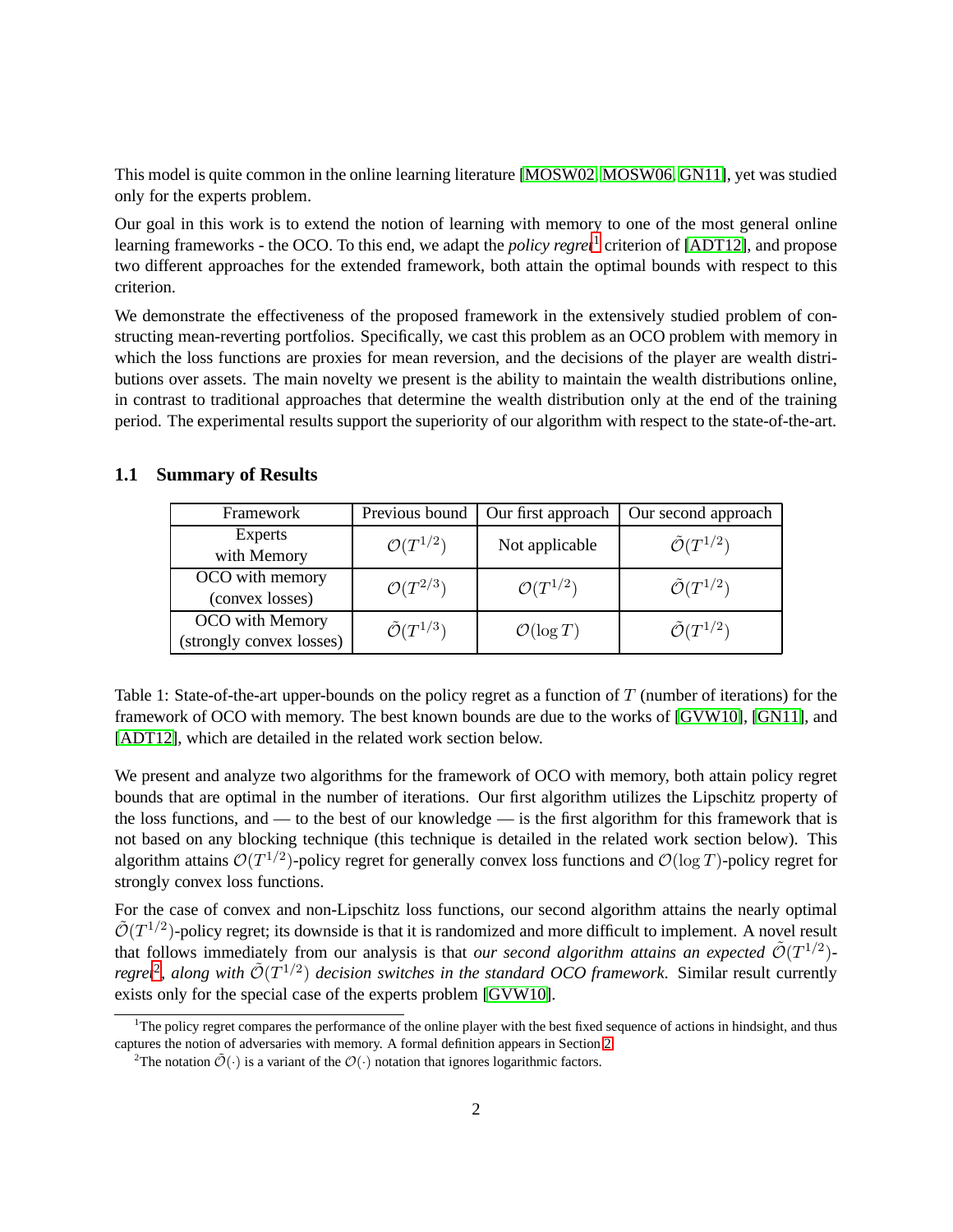## <span id="page-2-0"></span>**2 Preliminaries and Model**

We continue to formally define the notations for both the standard OCO framework and the framework of OCO with memory. For sake of readability, we shall use the notations  $g_t$  for memoryless loss functions (that correspond to memoryless adversaries), and  $f_t$  for loss functions with memory (that correspond to bounded-memory adversaries).

#### **2.1 The Standard OCO Framework**

In the standard OCO framework, an online player iteratively chooses a decision  $x_t \in \mathcal{K}$ , and suffers loss that equals to  $g_t(x_t)$ . The decision set K is assumed to be a bounded convex subset of  $\mathbb{R}^n$ , and the loss functions  $\{g_t\}_{t=1}^T$  are assumed to be convex functions from K to [0, 1]. In addition, the set  $\{g_t\}_{t=1}^T$  is assumed to be chosen in advance, possibly by an all-powerful adversary that has full knowledge of our learning algorithm (see for instance [\[CBL06\]](#page-9-4)). The performance of the player is measured using the *regret* criterion, defined as follows:

$$
R_T = \sum_{t=1}^T g_t(x_t) - \min_{x \in \mathcal{K}} \sum_{t=1}^T g_t(x),
$$

where  $T$  is a predefined integer denoting the total number of iterations played. The goal in this framework is to design efficient algorithms, whose regret grows sublinearly in  $T$ , corresponding to an average per-round regret going to zero as  $T$  increases.

#### **2.2 The Framework of OCO with Memory**

In this work we consider the framework of OCO with memory, detailed as follows: at each time point  $t$ , the online player chooses a decision  $x_t \in \mathcal{K} \subset \mathbb{R}^n$ . Then, a loss function  $f_t : \mathcal{K}^{m+1} \to \mathbb{R}$  is revealed, and the player suffers loss that equals to  $f_t(x_{t-m}, \ldots, x_t)$ . For simplicity of analysis we assume that  $0 \in \mathcal{K}$ , and that  $f_t(x_0, \ldots, x_m) \in [0, 1]$  for any  $x_0, \ldots, x_m \in \mathcal{K}$ . Notice that the loss at time point t depends on the previous m decisions of the player, as well as on his current one. We assume that after  $f_t$  is revealed, the player is aware of the loss she would suffer had she played any sequence of decisions  $x_{t-m}, \ldots, x_t$  (this correspond to the counterfactual feedback model mentioned earlier).

Our goal in this framework is to minimize the *policy regret*, as defined in  $[ADT12]$ <sup>[3](#page-2-1)</sup>:

$$
R_{T,m} = \sum_{t=m}^{T} f_t(x_{t-m}, \dots, x_t) - \min_{x \in \mathcal{K}} \sum_{t=m}^{T} f_t(x, \dots, x).
$$

We define the notion of convexity for the loss functions  $\{f_t\}_{t=1}^T$  as follows: we say that  $f_t$  is a convex loss function with memory if  $\tilde{f}_t(x) = f_t(x, \dots, x)$  is convex in x. Throughout this work we assume that  $\{f_t\}_{t=1}^T$ are convex loss functions with memory. This assumption can be shown to be necessary in some cases, if *efficient* algorithms are considered; otherwise, the optimization problem  $\min_{x \in \mathcal{K}} \sum_{t=m}^{T} f_t(x, \dots, x)$  might be unsolvable efficiently.

<span id="page-2-1"></span><sup>&</sup>lt;sup>3</sup>The iterations in which  $t < m$  are ignored since we assume that the loss per iteration is bounded by a constant; this adds at most a constant to the final regret bound.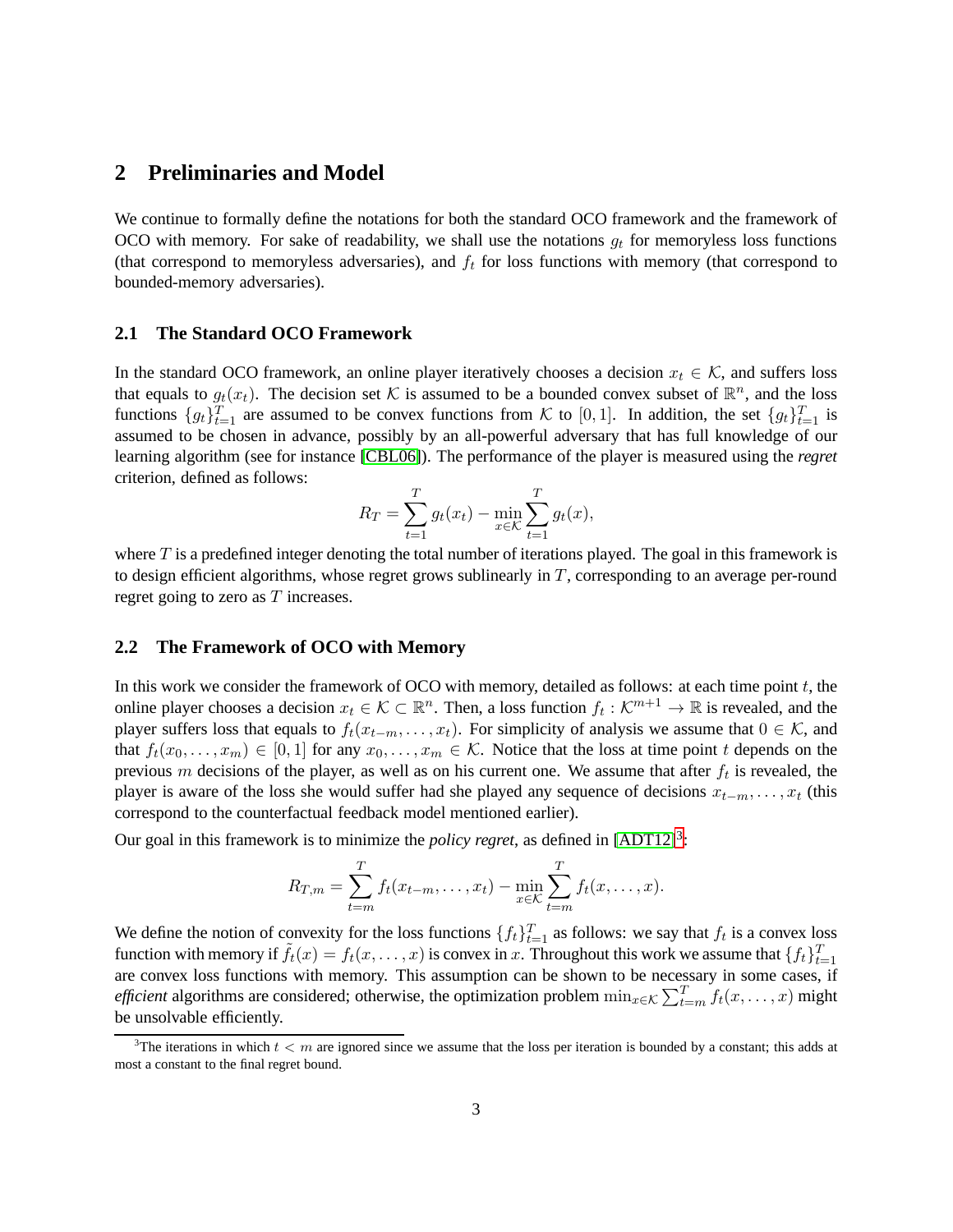### <span id="page-3-1"></span>**3 Policy Regret for Lipschitz Continuous Loss Functions**

In this section we assume that the loss functions  $\{f_t\}_{t=1}^T$  are Lipschitz continuous for some Lipschitz constant  $L$ , that is

$$
|f_t(x_0,\ldots,x_m)-f_t(y_0,\ldots,y_m)|\leq L\cdot||(x_0,\ldots,x_m)-(y_0,\ldots,y_m)||,
$$

and adapt the well-known Regularized Follow The Leader (RFTL) algorithm to cope with bounded-memory adversaries. We present here only the algorithm and the main theorem, and defer the complete analysis to Appendix [A.](#page-10-3)

<span id="page-3-0"></span>**Algorithm 1** RFTL with Memory (RFTL-M)

1: Input: learning rate  $\eta$ , regularization function  $\mathcal{R}(x)$ , loss functions with memory  $\{f_t\}_{t=1}^T$ .

2: Choose  $x_0, \ldots, x_m \in \mathcal{K}$  arbitrarily.

3: **for**  $t = m$  to  $T$  **do** 

4: Play  $x_t$  and suffer loss  $f_t(x_{t-m}, \ldots, x_t)$ .

5: Set  $x_{t+1} = \arg \min_{x \in \mathcal{K}} \left\{ \eta \cdot \sum_{\tau=1}^t \tilde{f}_{\tau}(x) + \mathcal{R}(x) \right\}$ 

6: **end for**

Intuitively, Algorithm [1](#page-3-0) relies on the fact that the corresponding functions  $\{\tilde{f}_t\}_{t=1}^T$  are memoryless and convex. Thus, standard regret minimization techniques are applicable, yielding a regret bound of  $\mathcal{O}(T^{1/2})$ for  $\{\tilde{f}_t\}_{t=1}^T$ . This however, is not the policy regret bound we are interested in, but is in fact quite close if we use the Lipschitz property of  $\{f_t\}_{t=1}^T$  and set the learning parameter properly. For Algorithm [1](#page-3-0) we can prove the following:

<span id="page-3-2"></span>**Theorem 3.1.** Let  $\{f_t\}_{t=1}^T$  be Lipschitz continuous loss functions with memory (from  $K^{m+1}$  to  $[0,1]$ ), and *let* R and  $\lambda$  be as defined in Equation [\(4\)](#page-11-0). Then, Algorithm [1](#page-3-0) generates an online sequence  $\{x_t\}_{t=1}^T$ , for *which the following holds:*

$$
R_{T,m} = \sum_{t=m}^{T} f_t(x_{t-m}, \dots, x_t) - \min_{x \in \mathcal{K}} \sum_{t=m}^{T} f_t(x, \dots, x) \le 4T\lambda \eta m^{3/2} + \frac{R}{\eta}.
$$
  

$$
\sqrt{\frac{R}{\sqrt{\eta m}}} \text{ yields } R_{T,m} \le 4\sqrt{T R \lambda m^{3/2}}
$$

*Setting*  $\eta = \sqrt{\frac{R}{4T\lambda m^{3/2}}}$  *yields*  $R_{T,m} \leq 4\sqrt{TR\lambda m^{3/2}}$ .

## <span id="page-3-3"></span>**4 Policy Regret with Low Switches**

In this section we present a different approach to the framework of OCO with memory — low switches. This approach was considered before in [\[GN11\]](#page-9-2), who adapted the Shrinking Dartboard (SD) algorithm of [\[GVW10\]](#page-9-3) to cope with limited-delay coding. However, in [\[GVW10,](#page-9-3) [GN11\]](#page-9-2) consider only the experts setting, in which the decision set is the simplex and the loss functions are linear. Here we adapt this approach to general decision sets and generally convex loss functions, and obtain optimal policy regret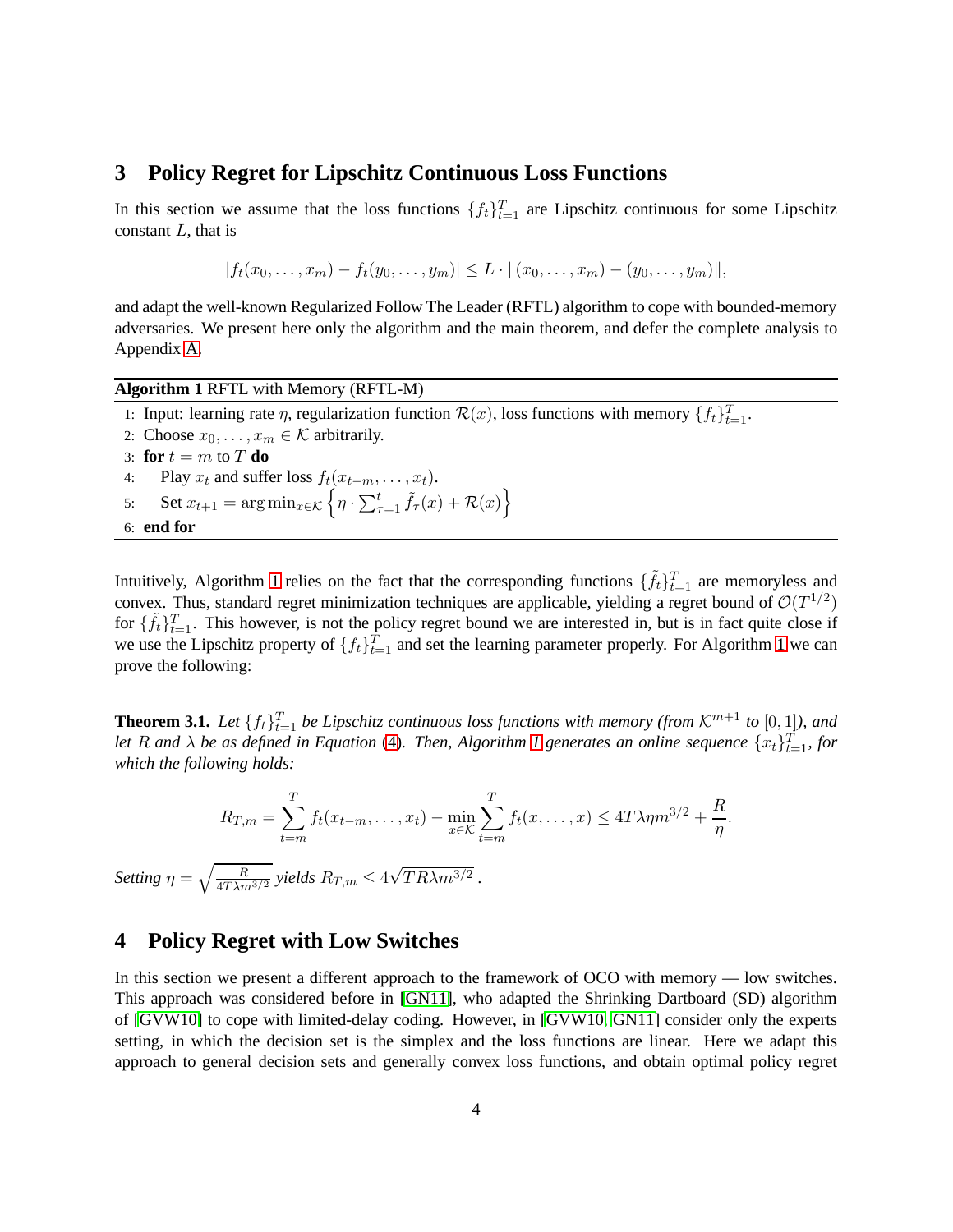against bounded-memory adversaries. We present here only the algorithm and main theorem, and defer the complete analysis to Appendix [B.](#page-14-0)

#### <span id="page-4-0"></span>**Algorithm 2**

1: Input: learning parameter  $\eta$ , convex loss functions  $\{g_t\}_{t=1}^T$ .

- 2: Initialize  $w_1(x) = 1$  for all  $x \in \mathcal{K}$ , and choose  $x_1 \in \mathcal{K}$  arbitrarily.
- 3: **for**  $t = 1$  to  $T$  **do**
- 4: Play  $x_t$  and suffer loss  $g_t(x_t)$ .
- 5: Define weights  $w_{t+1}(x) = e^{-\alpha \sum_{\tau=1}^t \hat{g}_\tau(x)}$ , where  $\alpha = \frac{\eta}{4G^2}$  and  $\hat{g}_t(x) = g_t(x) + \frac{\eta}{2} ||x||^2$ .
- 6: Set  $x_{t+1} = x_t$  with probability  $\frac{w_{t+1}(x_t)}{w_t(x_t)}$ .
- 7: Otherwise, sample  $x_{t+1}$  from the density function  $p_{t+1}(x) = w_{t+1}(x) \cdot (\int_{\mathcal{K}} w_{t+1}(x) dx)^{-1}$ .
- 8: **end for**

Intuitively, Algorithm [2](#page-4-0) defines a probability distribution over  $K$  at each time point t. By sampling from this probability distribution one can generate an online sequence that has an expected low regret guarantee. This however is not sufficient in order to cope with bounded-memory adversaries, and thus an additional element of choosing  $x_{t+1} = x_t$  with high probability is necessary (line 6). Our analysis shows that if this probability equals to  $\frac{w_{t+1}(x_t)}{w_t(x_t)}$  the regret guarantee remains, and we get an additional low switches guarantee.

For Algorithm [2](#page-4-0) we can prove the following:

<span id="page-4-1"></span>**Theorem 4.1.** *Let*  $\{g_t\}_{t=1}^T$  *be convex functions from* K *to* [0, 1]*, such that*  $D = \sup_{x,y \in K} ||x - y||$  *and*  $G = \sup_{x,t} ||\nabla g_t(x)||$ , and define  $\hat{g}_t(x) = g_t(x) + \frac{\eta}{2} ||x||^2$  for some  $\eta \leq \frac{G}{D}$ D *. Then, Algorithm [2](#page-4-0) generates* an online sequence  $\{x_t\}_{t=1}^T$ , for which it holds that

$$
\mathbb{E}[R_T] = \sum_{t=1}^T \mathbb{E}[g_t(x_t)] - \min_{x \in \mathcal{K}} \sum_{t=1}^T g_t(x) \le \frac{4G^2}{\eta} (1 + n \log(T+1)) + \frac{T\eta}{2} \left( \frac{(1 + \eta D^2)^2}{4G^2} + D^2 \right),
$$

*and in addition*

$$
\mathbb{E}[S] = \mathbb{E}\left[\sum_{t=1}^{T} 1_{\{x_{t+1} \neq x_t\}}\right] \le \frac{T\eta}{4G^2} + \frac{TD^2\eta^2}{8G^2},
$$

where S denotes the number of decision switches in the sequence  $\{x_t\}_{t=1}^T$ .

Setting 
$$
\eta = \frac{2G}{D} \sqrt{\frac{1 + \log(T + 1)}{T}}
$$
 yields  $\mathbb{E}[R_T] = \mathcal{O}(\sqrt{T \log(T)})$ , and  $\mathbb{E}[S] = \mathcal{O}(\sqrt{T \log(T)})$ .

Notice that Algorithm [2](#page-4-0) applies to memoryless loss functions, yet its low switches guarantee implies learning against bounded-memory adversaries as stated and proven in Lemma [B.5](#page-20-0) (Appendix [B.3\)](#page-20-1).

## **5 Application to Statistical Arbitrage**

Our application is motivated by financial models that are aimed at creating statistical arbitrage opportunities. In the literature, "statistical arbitrage" refers to statistical mispricing of one or more assets based on their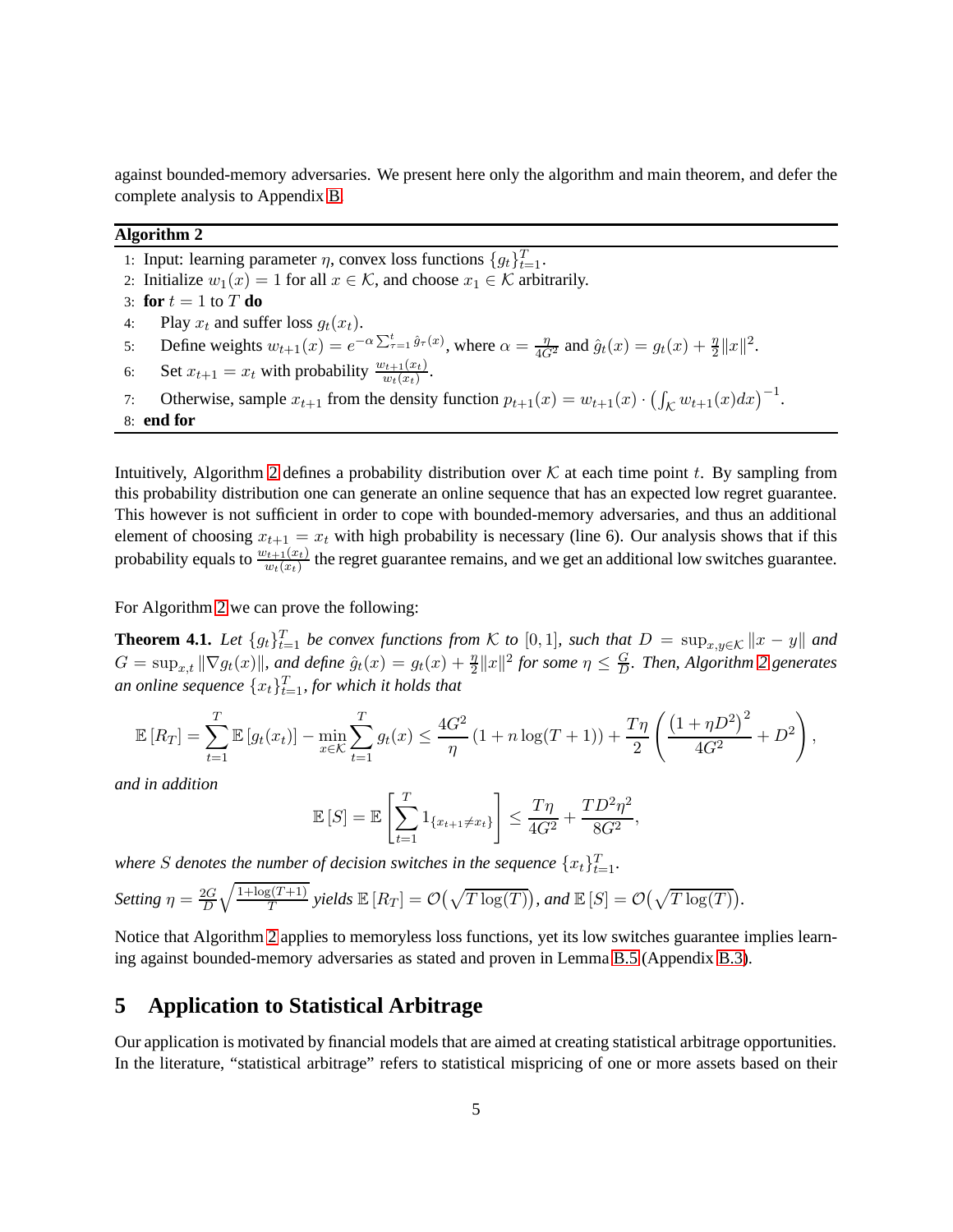expected value. One of the most common trading strategies, known as "pairs trading", seeks to create a mean reverting portfolio using two assets with same sectoral belonging (typically using both long and short sales). Then, by buying this portfolio below its mean and selling it above, one can have an expected positive profit with low risk.

Here we extend the traditional pairs trading strategy, and present an approach that aims at constructing a mean reverting portfolio from an arbitrary (yet known in advance) number of assets. Roughly speaking, our goal is to synthetically create a mean reverting portfolio by maintaining weights upon  $n$  different assets. The main problem arises in this context is how do we quantify the amount of mean reversion of a given portfolio? Indeed, mean reversion is somewhat an ill-defined concept, and thus different proxies are usually defined to capture its notion. We refer the reader to [\[Sch11,](#page-10-4) [D'A11\]](#page-9-5), in which few of these proxies (such as predictability and zero-crossing) are presented.

In this work, we consider a proxy that is aimed at preserving the mean price of the constructed portfolio (over the last  $m$  trading periods) close to zero, while maximizing its variance. We note that due to the very nature of the problem: weights of one trading period affect future performance, the memory comes unavoidably into the picture.

We proceed to formally define the new mean reversion proxy and the use of our new memory-learning algorithm in this model. Denote by  $y_t \in \mathbb{R}^n$  the prices of n assets at time t, and by  $x_t \in \mathbb{R}^n$  a distribution of weights over these assets. Since short selling is allowed, the norm of  $x_t$  can sum up to an arbitrary number, determined by the loan flexibility. Without loss of generality we assume that  $||x_t||_2 = 1$ , and define:

<span id="page-5-1"></span>
$$
f_t(x_{t-m},...,x_t) = \left(\sum_{i=0}^m x_{t-i}^\top y_{t-i}\right)^2 - \lambda \cdot \sum_{i=0}^m \left(x_{t-i}^\top y_{t-i}\right)^2,
$$
 (1)

for some  $\lambda > 0$ . Notice that minimizing  $f_t$  iteratively yields a process  $\{x_t^{\top} y_t\}_{t=1}^T$  such that its mean is close to zero (due to the expression on the left), and its variance is maximized (due to the expression on the right). We use the regret criterion to measure our performance against the best distribution of weights in hindsight, and wish to generate a series of weights  $\{x_t\}_{t=1}^T$  such that the regret is sublinear. Thus, define the memoryless loss function  $\tilde{f}_t(x) = f_t(x, \dots, x)$  and denote

$$
A_t = \sum_{i=0}^{m-1} \sum_{j=0}^{m-1} y_{t-i} y_{t-j} \quad \text{and} \quad B_t = \lambda \cdot \left( \sum_{i=0}^{m-1} y_{t-i} y_{t-i}^T \right).
$$

Notice we can write  $\tilde{f}_t(x) = x^\top A_t x - x^\top B_t x$ . Since  $\tilde{f}_t$  is not convex in general, our techniques are not straightforwardly applicable here. However, the hidden convexity of the problem allows us to bypass this issue by a simple and tight Positive Semi-Definite (PSD) relaxation. Define

<span id="page-5-0"></span>
$$
h_t(X) = X \circ A_t - X \circ B_t,\tag{2}
$$

where X is a PSD matrix with  $Tr(X) = 1$ , and  $X \circ A$  is defined as  $\sum_{i=1}^{n} \sum_{j=1}^{n} X(i, j) \cdot A(i, j)$ . Now, notice that the problem of minimizing  $\sum_{t=m}^{T} h_t(X)$  is a PSD relaxation to the minimization problem  $\sum_{t=m}^{T} \tilde{f}_t(x)$ , and for the optimal solution it holds that:

$$
\min_{X} \sum_{t=m}^{T} h_t(X) \le \sum_{t=m}^{T} h_t(x^* x^{*\top}) = \sum_{t=m}^{T} \tilde{f}_t(x^*).
$$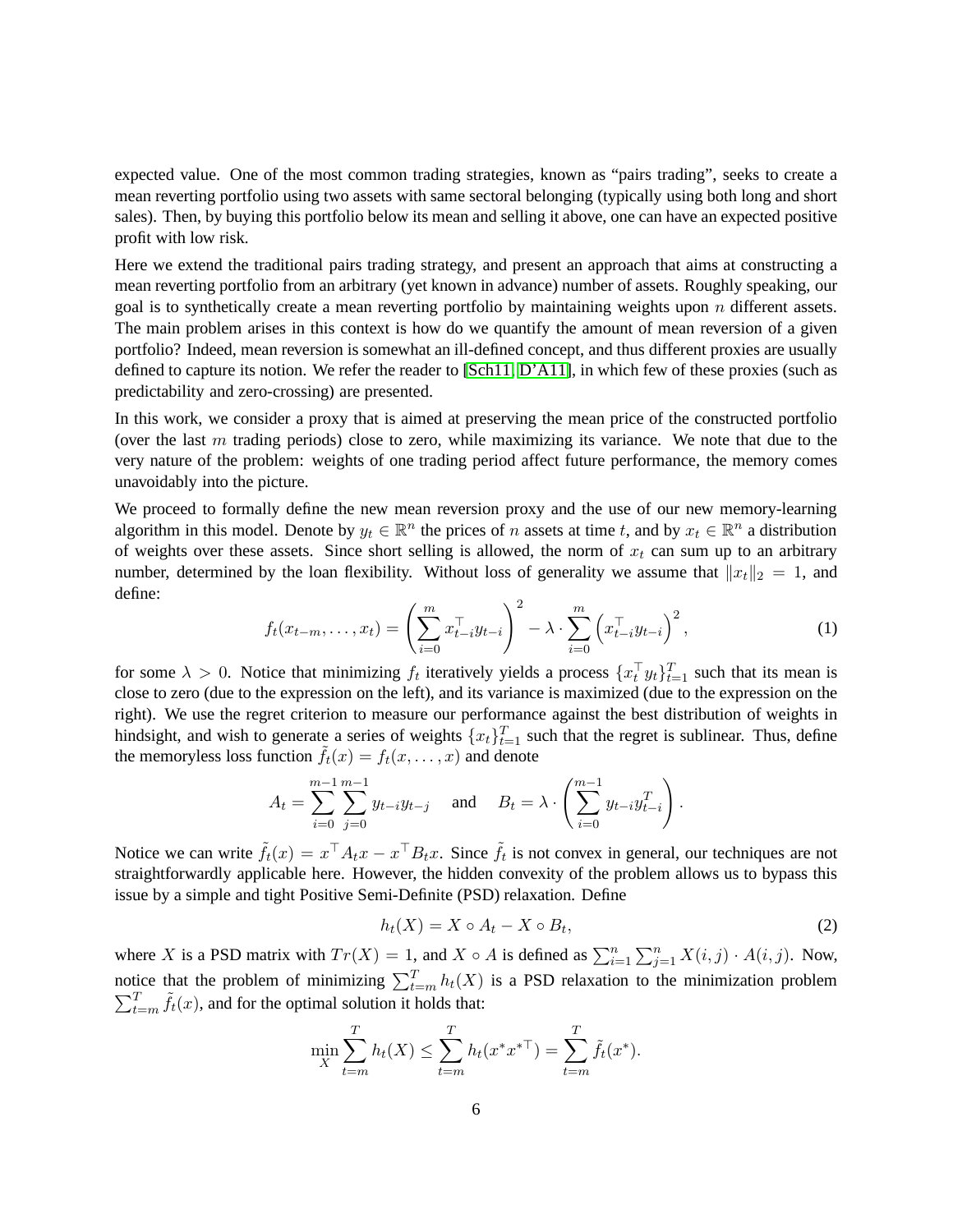where  $x^* = \arg \min_{x \in \mathcal{K}} \sum_{t=m}^T \tilde{f}_t(x)$ . Also, we can recover a vector x from the PSD matrix X using an eigenvector decomposition as follows: represent  $X = \sum_{i=1}^{n} \lambda_i v_i v_i^{\top}$ , where each  $v_i$  is a unit vector and  $\lambda_i$  are non-negative coefficients such that  $\sum_{i=1}^n \lambda_i = 1$ . Then, by sampling the eigenvector  $x = v_i$  with probability  $\lambda_i$ , we get that  $\mathbb{E}[\tilde{f}_t(x)] = h_t(\overline{X})$ . Technically, this decomposition is possible due to the fact that X is a PSD matrix with  $Tr(X) = 1$ . Notice that  $h_t$  is linear in X, and thus we can apply regret minimization techniques on the loss functions  $\{h_t\}_{t=1}^T$ . This procedure is formally given in Algorithm [3](#page-6-0) below.

<span id="page-6-0"></span>**Algorithm 3** Online Statistical Arbitrage (OSA)

1: Input: Learning rate  $\eta$ , memory parameter m, regularizer  $\lambda$ .

- 2: Initialize  $X_1 = \frac{1}{n}$  $\frac{1}{n}I_{n\times n}$ .
- 3: **for**  $t = 1$  to  $T$  **do**
- 4: Randomize  $x_t \sim X_t$  using the eigenvector decomposition.<br>5: Observe  $f_t$  and define  $h_t$  as in equation (2).
- Observe  $f_t$  and define  $h_t$  as in equation [\(2\)](#page-5-0).
- 6: Apply Algorithm [2](#page-4-0) to  $h_t(X_t)$  to get  $X_{t+1}$ .
- 7: **end for**

For Algorithm [3](#page-6-0) we can prove the following:

**Corollary 5.1.** Let  $\{f_t\}_{t=1}^T$  be as defined in Equation [\(1\)](#page-5-1), and  $\{h_t\}_{t=1}^T$  be the corresponding memoryless *functions, as defined in Equation* [\(2\)](#page-5-0). Then, applying Algorithm [2](#page-4-0) to the loss functions  $\{h_t\}_{t=1}^T$  yields an *online sequence*  $\{X_t\}_{t=1}^T$ , for which the following holds:

$$
\sum_{t=1}^T \mathbb{E}\left[h_t(X_t)\right] - \min_{\substack{X \succeq 0 \\ Tr(X) = 1}} \sum_{t=1}^T h_t(X) = \mathcal{O}\left(\sqrt{T \log(T)}\right).
$$

*Sampling*  $x_t \sim X_t$  *using the eigenvector decomposition described above yields:* 

$$
\mathbb{E}\left[R_{T,m}\right] = \sum_{t=m}^{T} \mathbb{E}\left[f_t(x_{t-m},\ldots,x_t)\right] - \min_{\|x\|=1} \sum_{t=m}^{T} f_t(x,\ldots,x) = \mathcal{O}\left(\sqrt{T \log(T)}\right).
$$

The main novelty of our approach to the task of constructing mean reverting portfolios is the ability to maintain the weight distributions online. This is in contrast to the traditional offline approaches that require a training period (to learn a weight distribution), and a trading period (to apply a corresponding trading strategy).

## **6 Experimental Results**

In this section we present some preliminary results that demonstrate the effectiveness of the proposed algorithm to the task of creating statistical arbitrage opportunities under the pairs trading setting. In this setting, we are given two assets with the same sectoral belonging and our goal is to construct a mean reverting portfolio by maintaining weights upon these assets. To simplify the setting we ignore transaction costs (both for our algorithm and the benchmarks).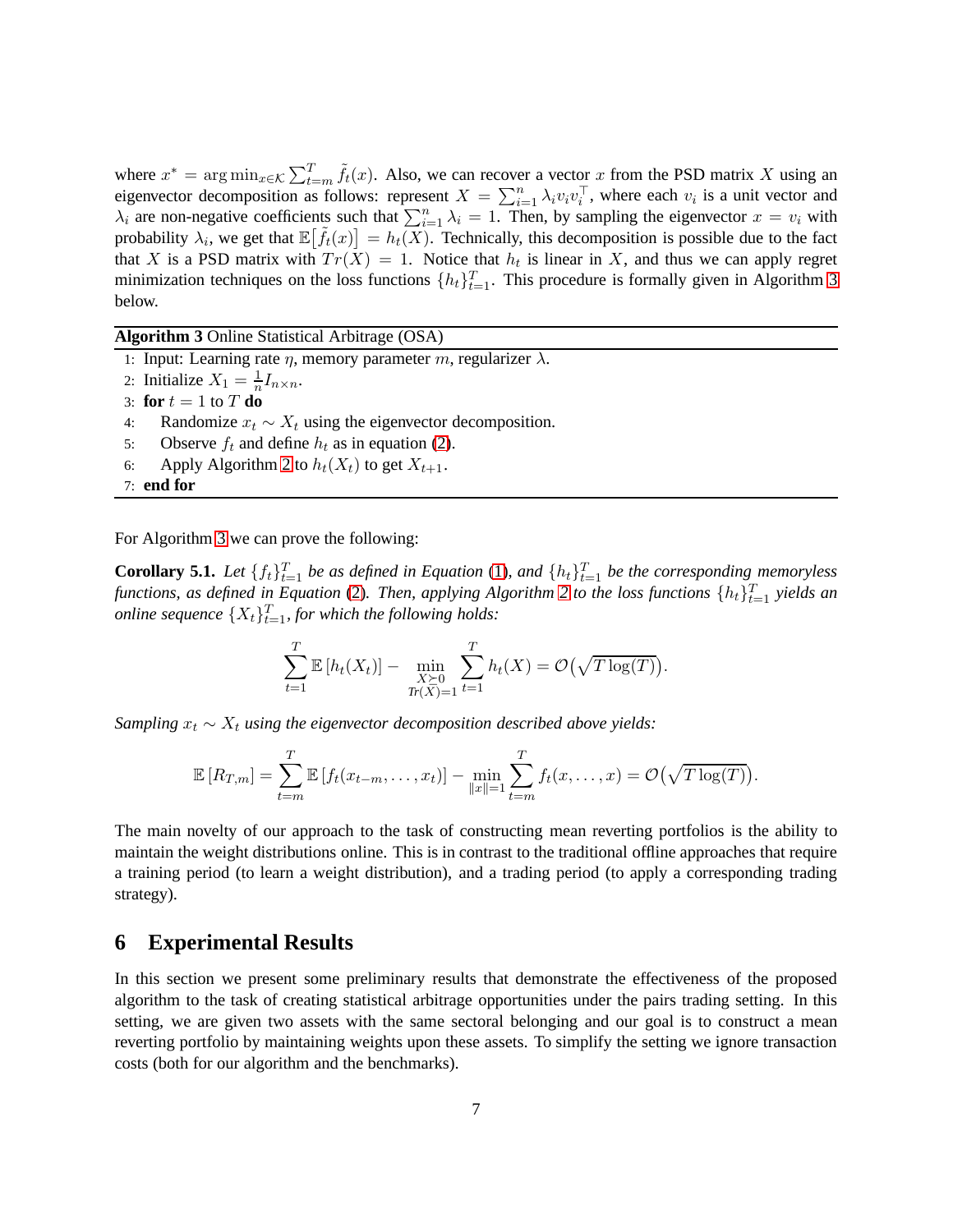In order to isolate the problem of constructing a mean reverting portfolio (which is of our interest) from the problem of designing a trading strategy, the experiments are executed in two stages: first, a mean reverting portfolio is constructed by each of the considered approaches (which are described below in Section [6.1\)](#page-7-0). Then, the same trading strategy is applied to all resulted portfolios, so that the different approaches are comparable in terms of return.

Our dataset contains time series of daily closing rates of 10 pairs of assets based on their common sectoral belonging (e.g., Coca Cola and Pepsi, AT&T and Verizon, etc.). We use data between 01/01/2008 and  $01/02/2013$ , which is divided into training set (75% of the data, from  $01/01/2008$  to  $01/10/2011$ ) and test set (25% of the data, from 02/10/2011 to 01/02/2013).

#### <span id="page-7-0"></span>**6.1 Baselines**

In order to capture the essence of our Online Statistical Arbitrage (OSA) algorithm with respect to its offline counterparts, we choose some of the fundamental offline approaches<sup>[4](#page-7-1)</sup> to serve as benchmarks:

**Orthogonal Least Squares (OLS)** this baseline proposes to choose the eigenvector that corresponds to smallest eigenvalue of the empirical covariance matrix of  $y_t$ . This matrix is denoted by C, and formally defined as follows:

$$
C = \frac{1}{T_{\text{training}} - 1} \cdot \sum_{t=1}^{T_{\text{training}}} \tilde{y}_t \tilde{y}_t^\top \quad, \quad \text{where} \quad \tilde{y}_t = y_t - \frac{1}{T_{\text{training}}} \cdot \sum_{t=1}^{T_{\text{training}}} y_t,
$$

where  $T_{\text{training}}$  denotes the number of days in the training set.

- **Johansen Vector Error Correction Model** this baseline relies on co-integration techniques. Basically, co-integration is a statistical relationship where two time series (e.g., stock prices) that are both integrated of same order d can be linearly combined to produce a single time series which is integrated of order  $d - b$ , where  $b > 0$ . In its application to pairs trading, the co-integration technique seeks to find a linear combination such that  $d = b = 1$ , which roughly results in a mean reverting combined asset.
- **The offline optimum (Offline)** this baselines refers to the best distribution of weights in hindsight with respect to our proxy, that is

$$
x_{\text{Offline}} = \arg\min_{x} \left\{ \sum_{t=m}^{T_{\text{test}}} \left( \sum_{i=0}^{m} x^{T} y_{t-i} \right)^{2} - \lambda \cdot \sum_{i=0}^{m} \left( x^{T} y_{t-i} \right)^{2} \right\}.
$$

Here,  $T_{\text{test}}$  denotes the number of days in the test set. Clearly, the performance of this baselines cannot be obtained in practice, as it relies on the future prices of the considered assets when constructing the portfolio. Nevertheless, this baseline has a crucial role in understanding the effectiveness of the proposed mean reversion proxy.

<span id="page-7-1"></span><sup>4</sup>We refer the reader to [\[MK98,](#page-10-5) [Joh91\]](#page-10-6) for more comprehensive information about **OLS** and **Johansen**.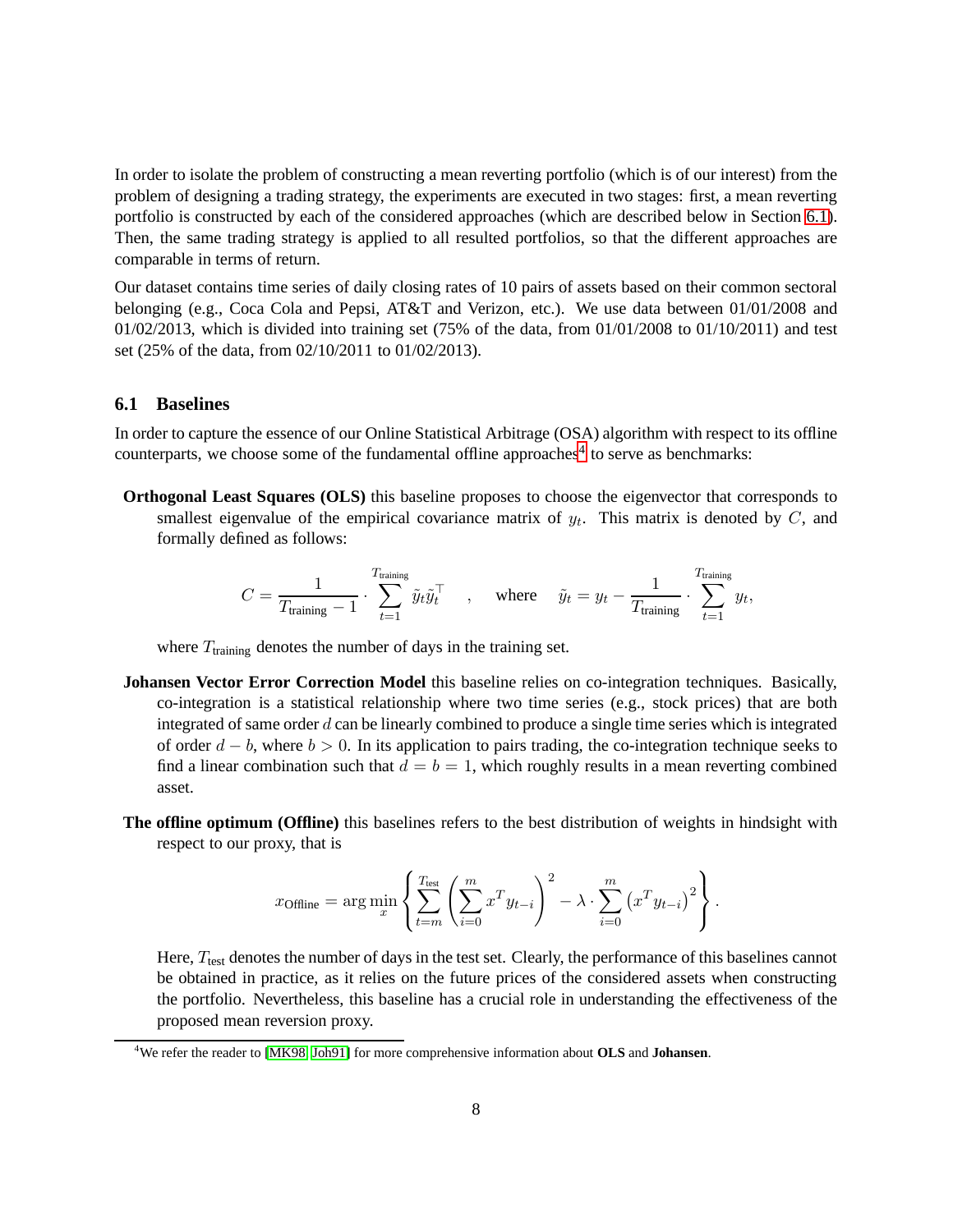

<span id="page-8-0"></span>Figure 1: **Sample experimental results of OSA and Johansen for the pair Coca Cola and Pepsi**

For the **OLS** and **Johansen** baselines we use the training period to generate a weight distribution  $x$ , and then construct the portfolio  $\{x^\top y_t\}_{t=1}^{T_{\text{test}}}$ . For **OSA** we run Algorithm [3](#page-6-0) on the training set to get the sequence  ${x_t}_{t=1}^{T_{\text{training}}}$ . Then, we use  $x_{T_{\text{training}}}$  as a warm start for a new run of Algorithm [3](#page-6-0) on the test data to generate the portfolio  $\{x_t^{\top} y_t\}_{t=1}^{T_{\text{test}}}$  (which will be used for the benchmark task).

#### **6.2 Trading Strategy**

In order to compare the different approaches, we apply the trading strategy of [\[JY07\]](#page-10-7) to each of the resulting portfolios. Basically, [\[JY07\]](#page-10-7) propose to take a position  $N_t$  in the asset  $z_t$  proportionally to  $\frac{\alpha(\mu-z_t)}{\sigma^2}W_t$ , where  $W_t$  denotes the wealth at time t and  $\{z_t\}_{t=1}^T$  is assumed to be an auto regressive process of order 1 with mean  $\mu$  that complies with  $z_{t+1} = \alpha z_t + \sigma \epsilon_t$  (and  $\epsilon_t \sim \mathcal{N}(0, 1)$ ). Essentially, this strategy takes a long position whenever the asset is below its mean and short position whenever it is above, while taking into account the autoregressive model parameters  $\alpha$  and  $\sigma$ . In practice, these parameters are estimated on the training set and then used to generate  $N_t$ . A sample experiment for the pair Coca Cola and Pepsi (using the entire training and test sets) that compares the performance of our algorithm and Johansen's is illustrated in Figure [1.](#page-8-0)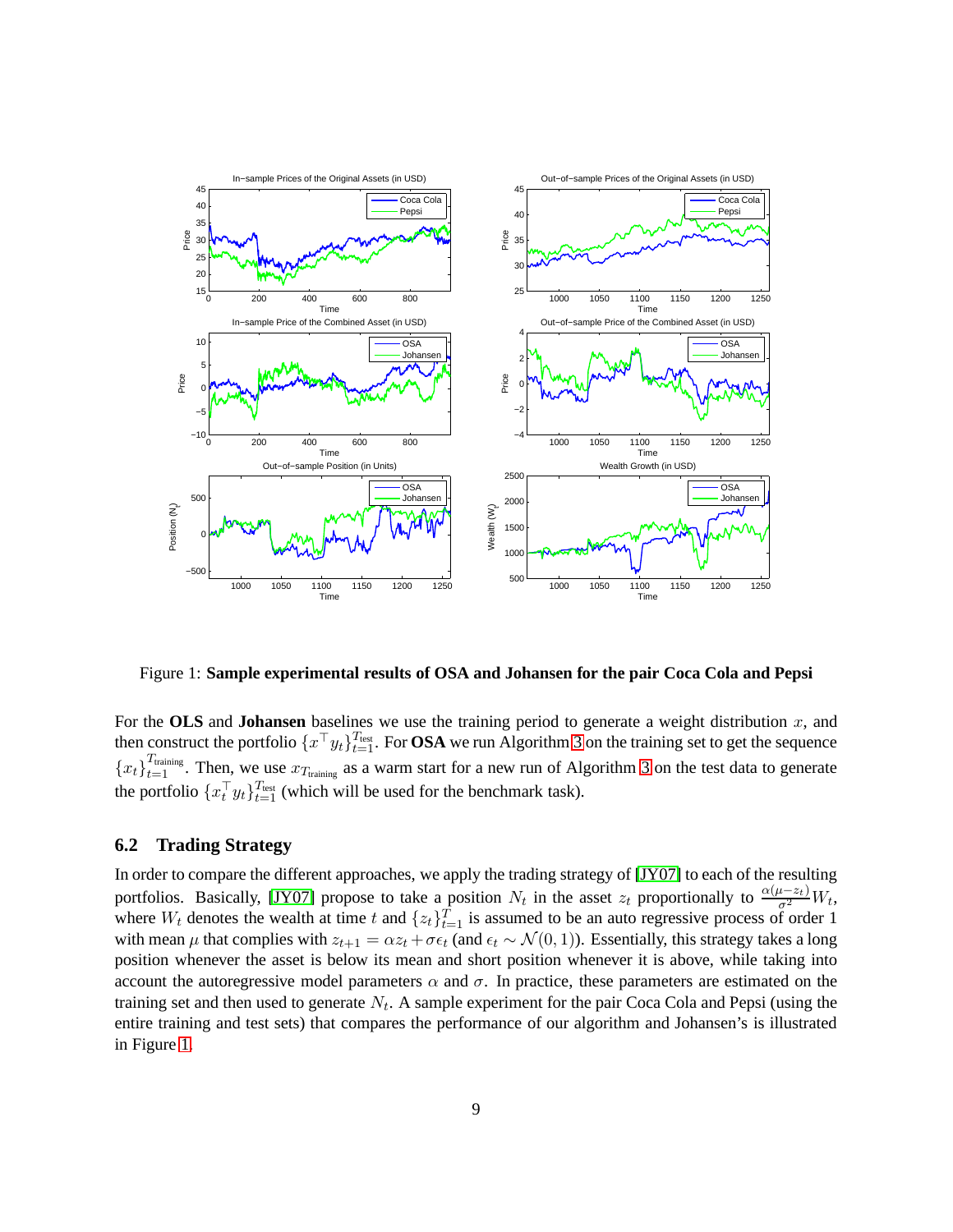#### **6.3 Results**

In Figure [2](#page-9-6) we plot the cumulative wealth of our online algorithm and the three offline baselines, and also provide the Sharpe ratios. To execute this experiments we use the 10 pairs of assets in our dataset. In all runs of our online algorithm and its offline counterpart we set  $m = 5$  and  $\lambda = 1$ , arbitrarily. The task of determining the best values of m and  $\lambda$  is outside the scope of this paper, yet is a very challenging problem. The empirical observations clearly verify the effectiveness of the proposed mean reversion proxy and the online algorithm, as both **OSA** and **Offline** outperform the other baselines. It can can also be seen that the performance of **OSA** approaches the performance of **Offline** as time advances, corresponding to our theoretic regret guarantee. It remains for future work to compare the performance of the online approach and the offline state-of-the-art approaches in the presence of transaction costs.



<span id="page-9-6"></span>Figure 2: **Wealth as a function of time for the online algorithm and the three offline baselines**

## **References**

- <span id="page-9-0"></span>[ADT12] Raman Arora, Ofer Dekel, and Ambuj Tewari. Online bandit learning against an adaptive adversary: from regret to policy regret. 2012.
- <span id="page-9-1"></span>[CBDS13] Nicolò Cesa-Bianchi, Ofer Dekel, and Ohad Shamir. Online learning with switching costs and other adaptive adversaries. *CoRR*, abs/1302.4387, 2013.
- <span id="page-9-4"></span>[CBL06] N. Cesa-Bianchi and G. Lugosi. *Prediction, learning, and games*. Cambridge University Press, 2006.
- <span id="page-9-5"></span>[D'A11] Alexandre D'Aspremont. Identifying small mean-reverting portfolios. *Quant. Finance*, 11(3):351–364, 2011.
- <span id="page-9-2"></span>[GN11] András György and Gergely Neu. Near-optimal rates for limited-delay universal lossy source coding. In *ISIT*, pages 2218–2222, 2011.
- <span id="page-9-3"></span>[GVW10] Sascha Geulen, Berthold Vöcking, and Melanie Winkler. Regret minimization for online buffering problems using the weighted majority algorithm. In *COLT*, pages 132–143, 2010.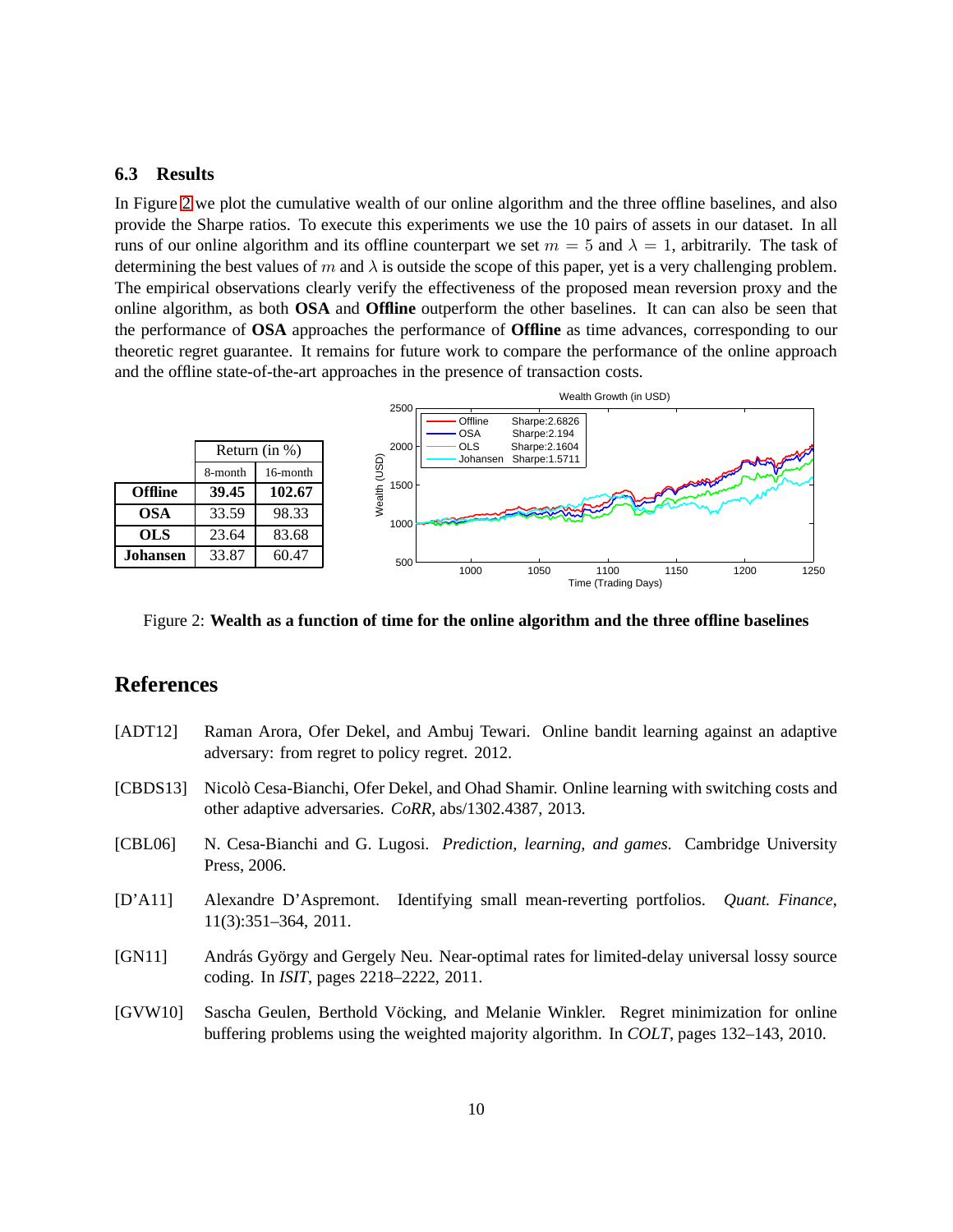- <span id="page-10-11"></span>[HAK07] Elad Hazan, Amit Agarwal, and Satyen Kale. Logarithmic regret algorithms for online convex optimization. *Machine Learning*, 69(2-3):169–192, 2007.
- <span id="page-10-8"></span>[Haz11] Elad Hazan. The convex optimization approach to regret minimization. *Optimization for machine learning*, page 287, 2011.
- <span id="page-10-6"></span>[Joh91] Soren Johansen. Estimation and Hypothesis Testing of Cointegration Vectors in Gaussian Vector Autoregressive Models. *Econometrica*, 59(6):1551–80, November 1991.
- <span id="page-10-7"></span>[JY07] Jakub W Jurek and Halla Yang. Dynamic portfolio selection in arbitrage. In *EFA 2006 Meetings Paper*, 2007.
- <span id="page-10-12"></span>[LV03] László Lovász and Santosh Vempala. Logconcave functions: Geometry and efficient sampling algorithms. In *FOCS*, pages 640–649. IEEE Computer Society, 2003.
- <span id="page-10-5"></span>[MK98] G.S. Maddala and I.M. Kim. *Unit Roots, Cointegration, and Structural Change*. Themes in Modern Econometrics. Cambridge University Press, 1998.
- <span id="page-10-1"></span>[MOSW02] Neri Merhav, Erik Ordentlich, Gadiel Seroussi, and Marcelo J. Weinberger. On sequential strategies for loss functions with memory. *IEEE Transactions on Information Theory*, 48(7):1947–1958, 2002.
- <span id="page-10-2"></span>[MOSW06] N. Merhav, E. Ordentlich, G. Seroussi, and M. J. Weinberger. On sequential strategies for loss functions with memory. *IEEE Trans. Inf. Theor.*, 48(7):1947–1958, September 2006.
- <span id="page-10-13"></span>[NR10] Hariharan Narayanan and Alexander Rakhlin. Random walk approach to regret minimization. In John D. Lafferty, Christopher K. I. Williams, John Shawe-Taylor, Richard S. Zemel, and Aron Culotta, editors, *NIPS*, pages 1777–1785. Curran Associates, Inc., 2010.
- <span id="page-10-0"></span>[Put09] Martin L Puterman. *Markov decision processes: discrete stochastic dynamic programming*, volume 414. Wiley. com, 2009.
- <span id="page-10-4"></span>[Sch11] Anatoly B. Schmidt. *Financial Markets and Trading: An Introduction to Market Microstructure and Trading Strategies (Wiley Finance)*. Wiley, 1 edition, August 2011.
- <span id="page-10-9"></span>[SS12] Shai Shalev-Shwartz. Online learning and online convex optimization. *Foundations and Trends in Machine Learning*, 4(2):107–194, 2012.
- <span id="page-10-10"></span>[Zin03] M. Zinkevich. Online convex programming and generalized infinitesimal gradient ascent. In *ICML*, pages 928–936, 2003.

## <span id="page-10-3"></span>**A Complete Analysis for Section [3](#page-3-1)**

We start by providing some necessary background, and then turn to state and prove our main theorem. We complement our analysis with the special case in which the loss functions are strongly convex (Appendix [A.3\)](#page-13-0).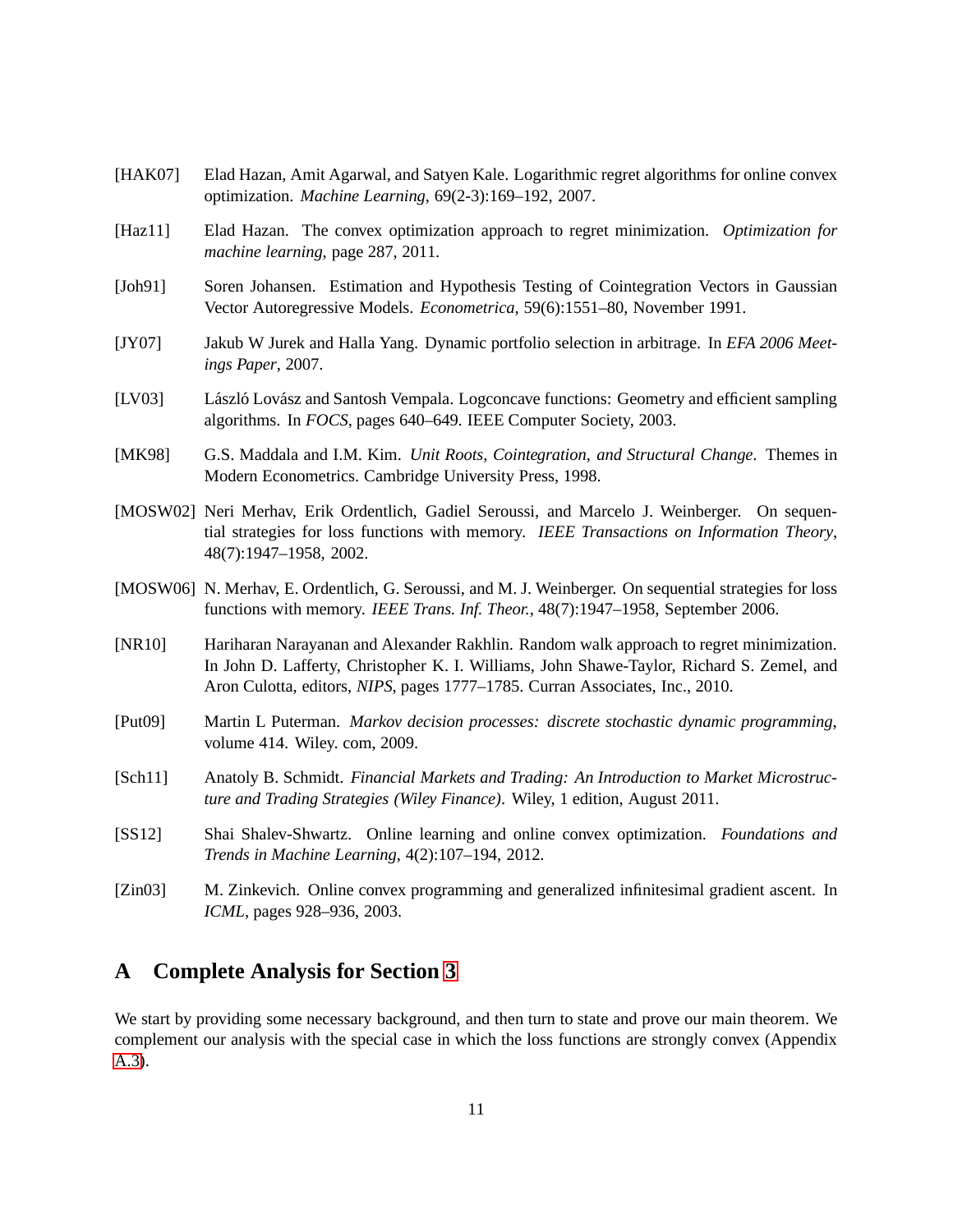#### <span id="page-11-2"></span>**A.1 Background**

Recall the RFTL algorithm, which is one of the most popular algorithms for the standard OCO framework. Basically, RFTL generates the decision at time point  $t$  according to the following rule:

$$
x_t = \arg\min_{x \in \mathcal{K}} \left\{ \eta \cdot \sum_{\tau=1}^{t-1} g_\tau(x) + \mathcal{R}(x) \right\},\,
$$

where  $\eta$  is a predefined learning parameter, and  $\mathcal{R}(x)$  is called a regularization function. Note that  $\mathcal{R}(x)$ is chosen by the online player, and assumed to be  $\sigma$ -strongly convex<sup>[5](#page-11-1)</sup> and smooth, such that its second derivative is continuous.

Usually, general matrix norms are used to analyze and bound the regret of the RFTL algorithm: a PSD matrix  $A \succ 0$  gives rise to the norm  $||x||_A = \sqrt{x^{\top}Ax}$ ; its dual norm is  $||x||_{A^{-1}} = ||x||_A^*$ . In particular, the interesting case is when  $A = \nabla^2 \mathcal{R}$ , the Hessian of the regularization function. In this case, the notation is shorthanded to be  $||x||_{\nabla^2 \mathcal{R}(y)} = ||x||_y$  and  $||x||_{\nabla^{-2} \mathcal{R}(y)} = ||x||_y^*$ .

Now, if we denote

$$
\lambda = \sup_{t \in \{1, \dots, T\}, x, y \in \mathcal{K}} \left\{ \left( \|\nabla g_t(x)\|_y^* \right)^2 \right\} \text{ and } R = \sup_{x, y \in \mathcal{K}} \left\{ \mathcal{R}(x) - \mathcal{R}(y) \right\},
$$

then, the RFTL algorithm generates an online sequence  $\{x_t\}_{t=1}^T$ , for which the following holds:

<span id="page-11-3"></span>
$$
R_T = \sum_{t=1}^T g_t(x_t) - \min_{x \in \mathcal{K}} \sum_{t=1}^T g_t(x) \le 2T\lambda \eta + \frac{R}{\eta}.
$$
 (3)

A complete analysis can be found in [\[Haz11,](#page-10-8) [SS12\]](#page-10-9).

#### **A.2 Adapting RFTL to the Framework of OCO with Memory**

We start by defining the function  $\tilde{f}_t$  as follows:  $\tilde{f}_t(x) = f_t(x, \dots, x)$ . Recall that  $\tilde{f}_t(x)$  is convex in x for all  $t$ , as assumed in Section [2.](#page-2-0) Following the notations of Section [A.1,](#page-11-2) we define a regularization function  $\mathcal{R}(x)$  and upper-bound

<span id="page-11-0"></span>
$$
\lambda = \sup_{t \in \{1, \ldots, T\}, x, y \in \mathcal{K}} \left\{ \left( \|\nabla \tilde{f}_t(x)\|_y^* \right)^2 \right\} \quad \text{and} \quad R = \sup_{x, y \in \mathcal{K}} \left\{ \mathcal{R}(x) - \mathcal{R}(y) \right\}. \tag{4}
$$

Notice that  $\lambda$  might depend implicitly on m. It follows that the loss functions  $\{\tilde{f}_t\}_{t=1}^T$  are Lipschitz continuous for the Lipschitz constant  $\sqrt{\lambda \sigma}$  with respect to the  $\ell_2$ -norm. I.e., it holds that

> $\left|\tilde{f}_t(x)-\tilde{f}_t(y)\right|\leq$  $\sqrt{\lambda \sigma} \cdot ||x - y||.$

<span id="page-11-1"></span><sup>&</sup>lt;sup>5</sup> The function  $\mathcal{R}(x)$  is called  $\sigma$ -strongly convex if  $\nabla^2 \mathcal{R}(x) \succeq \sigma \cdot I_{d \times d}$  for all  $x \in \mathcal{K}$ .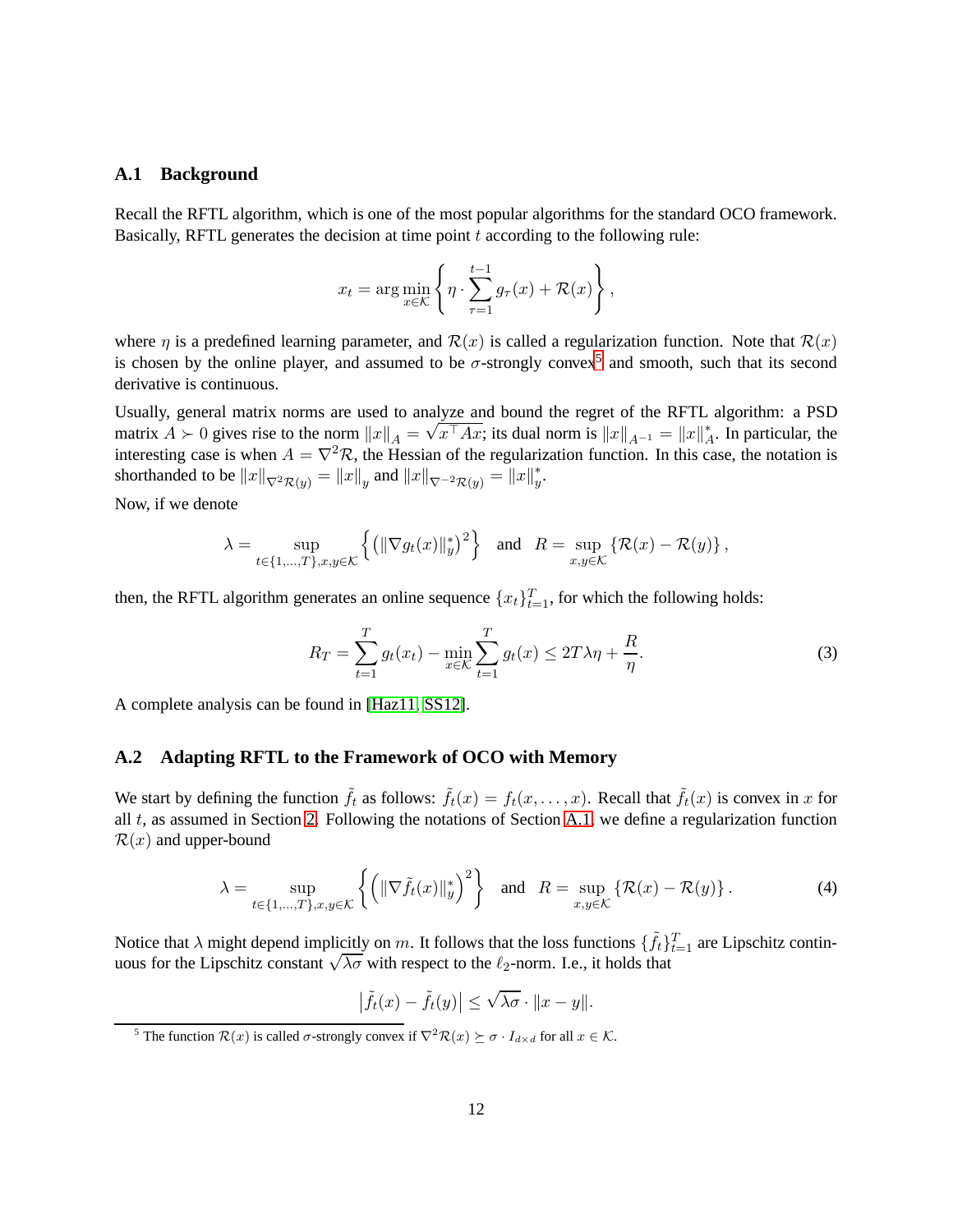Without loss of generality, we can assume that the loss functions  $\{f_t\}_{t=1}^T$  are Lipschitz continuous for the same constant, i.e.,

$$
|f_t(x_0,...,x_m) - f_t(y_0,...,y_m)| \leq \sqrt{\lambda \sigma} \cdot ||(x_0,...,x_m) - (y_0,...,y_m)||.
$$

Otherwise, we can simply set  $\lambda$  to satisfy this condition.

The following is our main theorem, stated and proven:

**Theorem 3.1.** Let  $\{f_t\}_{t=1}^T$  be Lipschitz continuous loss functions with memory (from  $K^{m+1}$  to  $[0,1]$ ), and *let* R and  $\lambda$  be as defined in Equation [\(4\)](#page-11-0). Then, Algorithm [1](#page-3-0) generates an online sequence  $\{x_t\}_{t=1}^T$ , for *which the following holds:*

$$
R_{T,m} = \sum_{t=m}^{T} f_t(x_{t-m}, \dots, x_t) - \min_{x \in \mathcal{K}} \sum_{t=m}^{T} f_t(x, \dots, x) \le 4T\lambda \eta m^{3/2} + \frac{R}{\eta}.
$$
  
Setting  $\eta = \sqrt{\frac{R}{4T\lambda m^{3/2}}}$  yields  $R_{T,m} \le 4\sqrt{T R\lambda m^{3/2}}$ .

*Proof.* First, note that applying Algorithm [1](#page-3-0) to the loss functions  $\{f_t\}_{t=1}^T$  is equivalent to applying the original RFTL algorithm to the loss functions  $\{\tilde{f}_t\}_{t=1}^T$ . I.e., given m initial points  $x_1, \ldots, x_m$ , both algorithms generate the same sequence of decisions  $\{x_t\}_{t=m}^T$ , for which it holds that:

$$
\sum_{t=m}^{T} \tilde{f}_t(x_t) - \min_{x \in \mathcal{K}} \sum_{t=m}^{T} \tilde{f}_t(x) \le 2T\lambda \eta + \frac{R}{\eta},
$$

or equivalently:

<span id="page-12-0"></span>
$$
\sum_{t=m}^{T} f_t(x_t, \dots, x_t) - \min_{x \in \mathcal{K}} \sum_{t=m}^{T} f_t(x, \dots, x) \le 2T\lambda \eta + \frac{R}{\eta},\tag{5}
$$

due to the regret guarantee in Equation [\(3\)](#page-11-3). On the other hand,  $f_t$  is Lipschitz continuous for the Lipschitz constant  $\sqrt{\lambda \sigma}$ , and thus we can bound

$$
|f_t(x_t, \dots, x_t) - f_t(x_{t-m}, \dots, x_t)|^2 \leq \left(\sqrt{\lambda \sigma} \cdot \|(x_t, \dots, x_t) - (x_{t-m}, \dots, x_t)\| \right)^2
$$
  
\n
$$
= \lambda \sigma \cdot \sum_{j=1}^m \|x_t - x_{t-j}\|^2
$$
  
\n
$$
\leq \lambda \sigma \cdot \sum_{j=1}^m \left( \sum_{l=1}^j \|x_{t-l+1} - x_{t-l}\| \right)^2
$$
  
\n
$$
\leq \lambda \sigma \cdot \sum_{j=1}^m \left( \sum_{l=1}^j \frac{1}{\sqrt{\sigma}} \|x_{t-l+1} - x_{t-l}\|_{z_{t-l}} \right)^2
$$
  
\n
$$
\leq \lambda \sigma \cdot \sum_{j=1}^m \left( \sum_{l=1}^j \frac{2\eta \sqrt{\lambda}}{\sqrt{\sigma}} \right)^2 \leq \lambda \sigma \cdot \sum_{j=1}^m \left( \frac{4m^2 \eta^2 \lambda}{\sigma} \right)
$$
  
\n
$$
\leq 4\lambda^2 \eta^2 m^3,
$$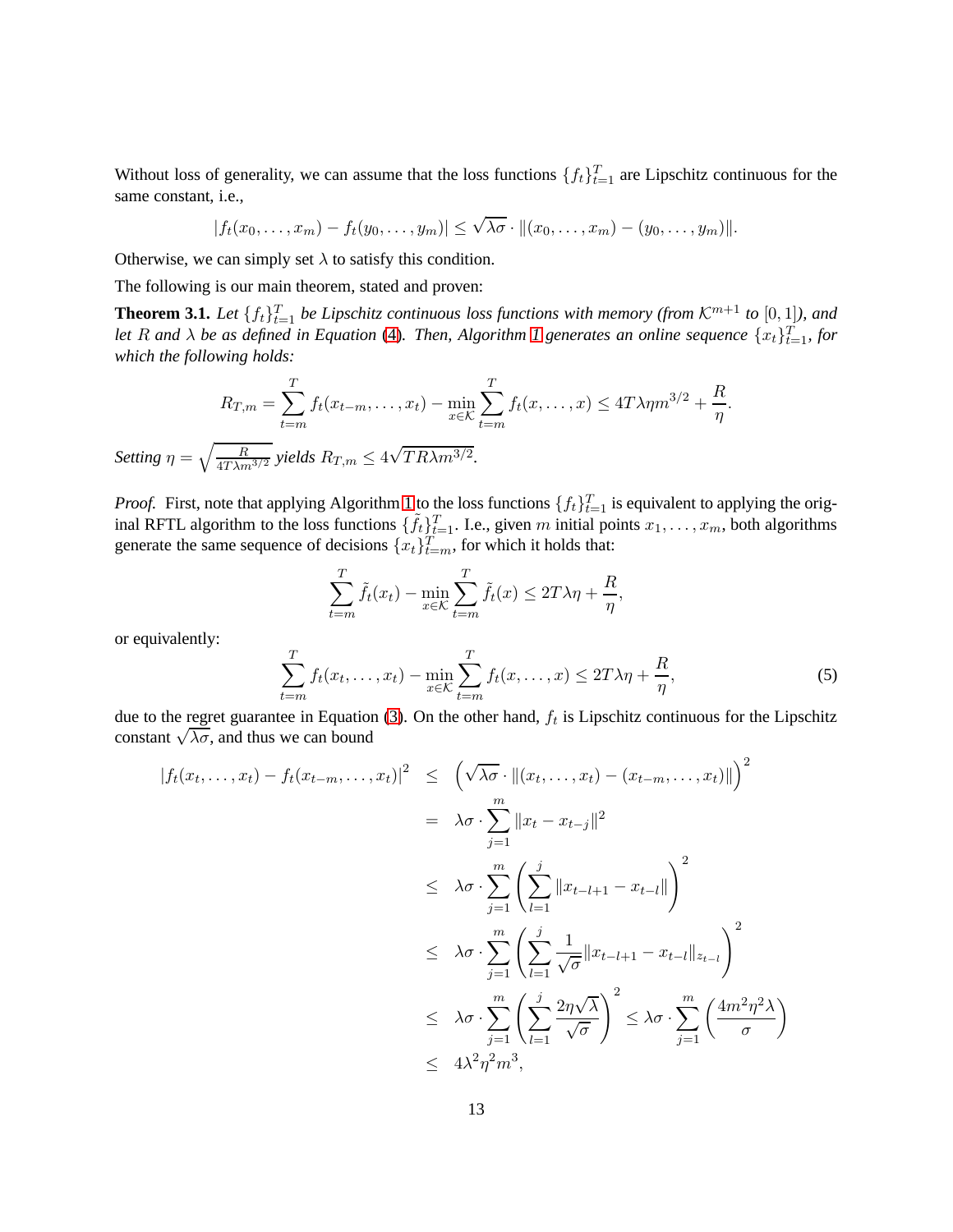where  $z_t \in [x_t, x_{t+1}]$ . The inequality  $||x_{t+1} - x_t||_{z_t} \leq 2\eta\sqrt{\lambda}$  follows from the standard analysis of the RFTL algorithm [\[Haz11\]](#page-10-8). It follows that  $|f_t(x_t, \dots, x_t) - f_t(x_{t-m}, \dots, x_t)| \leq 2\lambda \eta m^{3/2}$ , and by summing over  $t = m, \ldots, T$  we get that

<span id="page-13-1"></span>
$$
\left|\sum_{t=m}^{T} f_t(x_t, \dots, x_t) - \sum_{t=m}^{T} f_t(x_{t-m}, \dots, x_t)\right| \le 2T\lambda \eta m^{3/2}.
$$
 (6)

Next, by integrating Equations [\(5\)](#page-12-0) and [\(6\)](#page-13-1) and using the fact that  $m \geq 1$  in our setting, we have that

$$
R_{T,m} = \sum_{t=m}^{T} f_t(x_{t-m}, \dots, x_t) - \min_{x \in \mathcal{K}} \sum_{t=m}^{T} f_t(x, \dots, x) \le 4T\lambda \eta m^{3/2} + \frac{R}{\eta}.
$$
  
Finally, setting  $\eta = \sqrt{\frac{R}{4T\lambda m^{3/2}}}$  yields  

$$
R_{T,m} = \sum_{t=m}^{T} f_t(x_{t-m}, \dots, x_t) - \min_{x \in \mathcal{K}} \sum_{t=m}^{T} f_t(x, \dots, x) \le 4\sqrt{TR\lambda m^{3/2}},
$$

<span id="page-13-0"></span>as stated in the theorem.

#### **A.3 Extending Algorithm [3.1](#page-3-2) to Strongly Convex Loss Functions**

In the standard OCO framework, it is well known that plugging  $\mathcal{R}(x) = ||x||^2$  in the RFTL algorithm yields the familiar Online Gradient Descent (OGD) algorithm of [\[Zin03\]](#page-10-10). In this case, it is easy to show that  $R = \mathcal{O}(D^2)$  and  $\lambda = \mathcal{O}(G^2)$ , where  $D = \sup_{x,y \in \mathcal{K}} ||x - y||$  and  $G = \sup_{t,x \in \mathcal{K}} ||\nabla g_t(x)||$ . Substituting these values in Equation [\(3\)](#page-11-3) results in the following regret bound for the memoryless loss functions  $\{g_t\}_{t=1}^T$ :

$$
R_T = \sum_{t=1}^T g_t(x_t) - \min_{x \in \mathcal{K}} \sum_{t=1}^T g_t(x) = \mathcal{O}\left(TG^2\eta + \frac{D^2}{\eta}\right).
$$

By setting  $\eta = \frac{D}{C}$  $\frac{D}{G\sqrt{T}}$  we get the familiar bound of  $\mathcal{O}(GD\sqrt{T})$ , which is known to be tight in  $G,D$  and T against memoryless adversaries. In addition, if the memoryless loss functions  $\{g_t\}_{t=1}^T$  are assumed to be σ-strongly convex, it is well known that the OGD algorithm attains logarithmic regret bound if  $\eta$  is set properly. More specifically, [\[HAK07\]](#page-10-11) showed that the OGD algorithm generates an online sequence  ${x_t}_{t=1}^T$ , for which it holds that:

$$
R_T = \sum_{t=1}^T g_t(x_t) - \min_{x \in \mathcal{K}} \sum_{t=1}^T g_t(x) \le \sum_{t=1}^T \|x_t - x^*\| \cdot \left(\frac{1}{\eta_{t+1}} - \frac{1}{\eta_t} - \sigma\right) + G^2 \cdot \sum_{t=1}^T \eta_t.
$$

Setting  $\eta_t = \frac{1}{\sigma t}$  yields  $R_T \leq \frac{G^2}{\sigma}$  $rac{\dot{x}^2}{\sigma}(1+\log(T)).$   $\Box$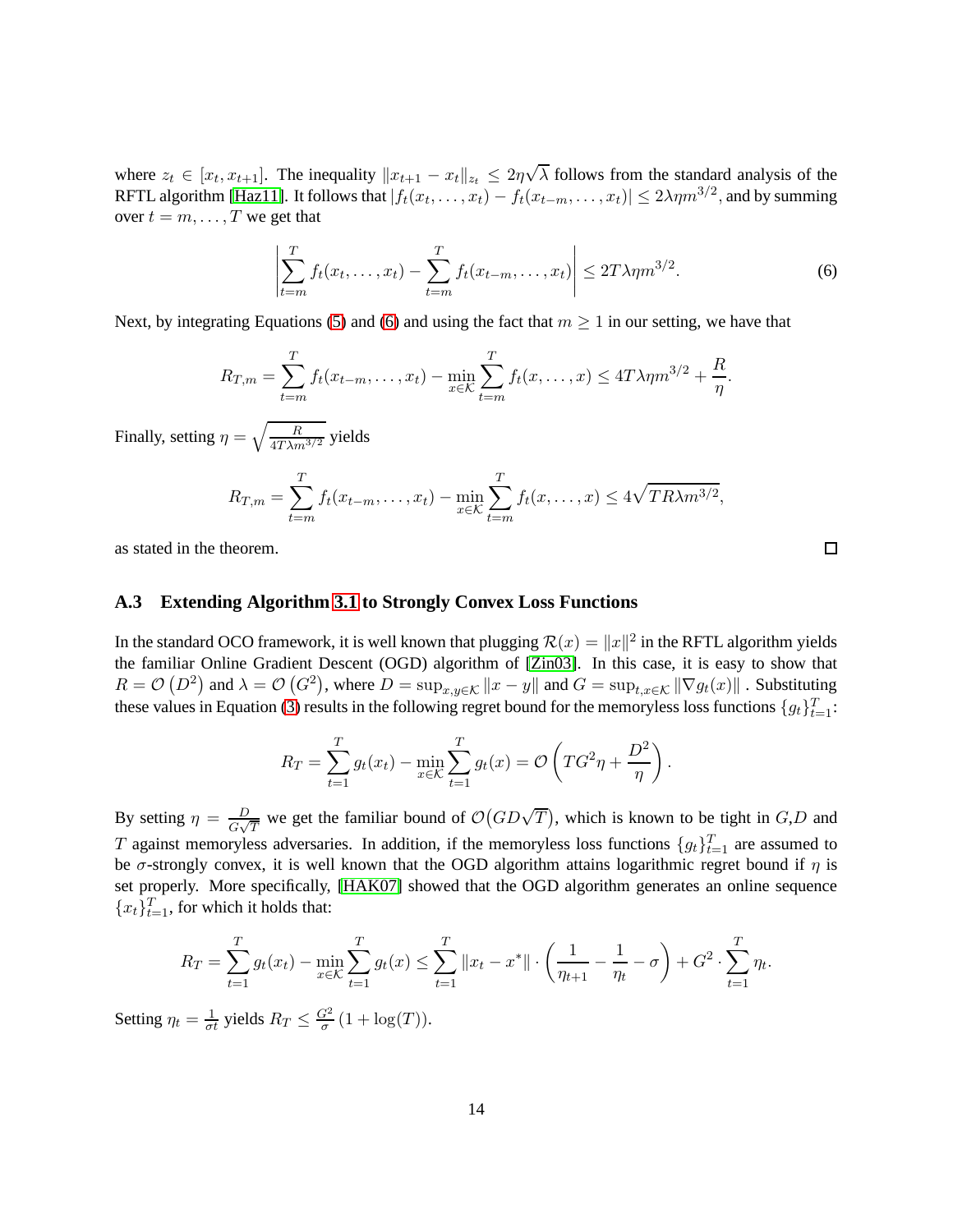#### <span id="page-14-1"></span>**Algorithm 4** OGD with Memory (OGD-M)

- 1: Input: learning rate  $\eta$ , loss functions with memory  $\{f_t\}_{t=1}^T$ .
- 2: Choose  $x_1, \ldots, x_m \in \mathcal{K}$  arbitrarily.
- 3: **for**  $t = m$  to  $T$  **do**
- 4: Play  $x_t$  and suffer loss  $f_t(x_{t-m}, \ldots, x_t)$ .
- 5: Set  $x_{t+1} = \Pi_{\mathcal{K}} \left( x_t \eta \nabla \tilde{f}_t(x_t) \right)$ .

```
6: end for
```
In the framework of OCO with memory, when we allow the loss functions  $\{f_t\}_{t=1}^T$  to rely on memory of length m, Algorithm [1](#page-3-0) with the regularization function  $\mathcal{R}(x) = ||x||^2$  yields the OGD variant for bounded-memory adversaries — denoted as Algorithm [4.](#page-14-1) Here,  $\Pi_{\mathcal{K}}$  refers to the Euclidian projection onto  $\mathcal{K}$ .

We then extend the property of strong convexity to loss functions with memory as follows: we say that  $f_t: \mathcal{K}^{m+1} \to \mathbb{R}$  is  $\sigma$ -strongly convex loss function with memory if  $\tilde{f}_t(x) = f_t(x, \dots, x)$  is  $\sigma$ -strongly convex in x. Thus, for  $\{f_t\}_{t=1}^T$  that are  $\sigma$ -strongly convex loss functions with memory, we can apply Algorithm [4](#page-14-1) to get the following result:

**Corollary A.1.** Let  $\{f_t\}_{t=1}^T$  be Lipschitz continuous and  $\sigma$ -strongly convex loss functions with memory *(from*  $K^{m+1}$  to [0,1]), and denote  $G = \sup_{t,x \in K} ||\nabla \tilde{f}_t(x)||$ . Then, Algorithm [4](#page-14-1) generates an online sequence  $\{x_t\}_{t=1}^T$ , for which the following holds:

$$
R_{T,m} = \sum_{t=m}^{T} f_t(x_{t-m}, \dots, x_t) - \min_{x \in \mathcal{K}} \sum_{t=m}^{T} f_t(x, \dots, x)
$$
  
 
$$
\leq \sum_{t=1}^{T} ||x_t - x^*|| \cdot \left(\frac{1}{\eta_{t+1}} - \frac{1}{\eta_t} - \sigma\right) + 2m^{3/2}G^2 \cdot \sum_{t=1}^{T} \eta_t.
$$

*Setting*  $\eta_t = \frac{1}{\sigma t}$  *yields*  $R_{T,m} \leq \frac{2m^{3/2}G^2}{\sigma^2}$  $\frac{\sigma}{\sigma}(1 + \log(T)).$ 

The proof simply requires plugging time-dependent learning parameter in the proof of Theorem [3.1,](#page-3-2) and thus omitted here.

## <span id="page-14-0"></span>**B Complete Analysis for Section [4](#page-3-3)**

The outline of this section is as follows: we begin by adapting the EWOO algorithm of [\[HAK07\]](#page-10-11) to memoryless convex loss functions (Appendix [B.1\)](#page-15-0). Then, we present an algorithm for the standard OCO frame-work that attains low regret and small number of decision switches in expectation (Appendix [B.2\)](#page-18-0). Finally, we show that these properties together can be reduced to the framework of OCO with memory, yielding a nearly optimal policy regret bound (Appendix [B.3\)](#page-20-1).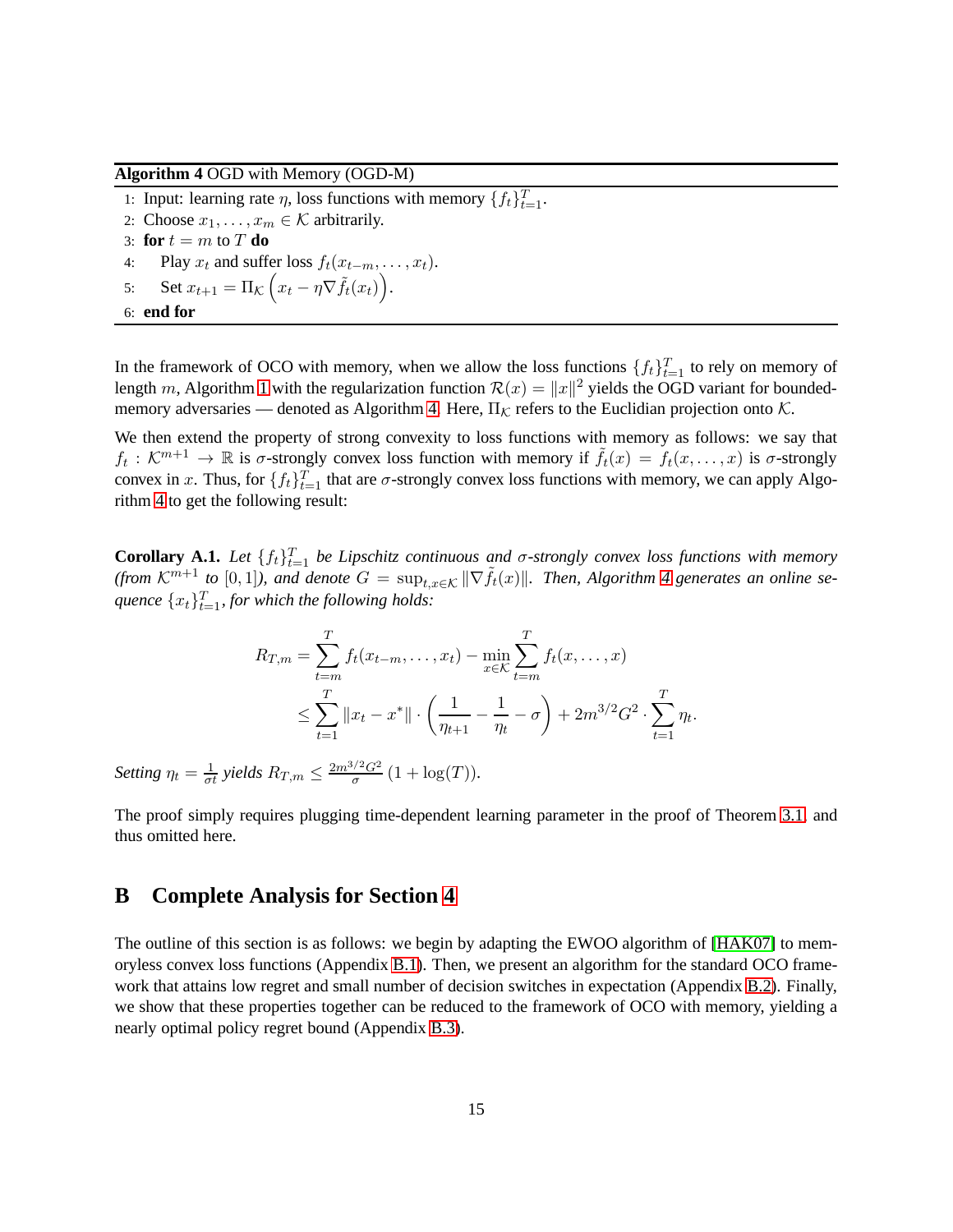#### <span id="page-15-0"></span>**B.1 Adapting EWOO to Convex Loss Functions**

Recall the Exponentially Weighted Online Optimization (EWOO) algorithm, presented in [\[HAK07\]](#page-10-11) and designed originally for  $\alpha$ -exp-concave (memoryless) loss functions  $\{\ell_t\}_{t=1}^T$ .

<span id="page-15-1"></span>**Algorithm 5** Exponentially Weighted Online Optimization (EWOO)

- 1: Input: exp-concavity parameter  $\alpha$ , exp-concave loss functions  $\{\ell_t\}_{t=1}^T$ .
- 2: Initialize  $w_1(x) = 1$  for all  $x \in \mathcal{K}$ , and choose  $x_1 \in \mathcal{K}$  arbitrarily.
- 3: **for**  $t = 1$  to  $T$  **do**
- 4: Play  $x_t$  and suffer loss  $\ell_t(x_t)$ .
- 5: Define weights  $w_{t+1}(x) = e^{-\alpha \sum_{\tau=1}^{t} \ell_{\tau}(x)}$ .
- 6: Set  $x_{t+1} = (\int_{\mathcal{K}} x \cdot w_{t+1}(x) dx) \cdot (\int_{\mathcal{K}} w_{t+1}(x) dx)^{-1}$
- 7: **end for**

[\[HAK07\]](#page-10-11) prove the following regret bound for Algorithm [5:](#page-15-1)

$$
R_T = \sum_{t=1}^T \ell_t(x_t) - \min_{x \in \mathcal{K}} \sum_{t=1}^T \ell_t(x) \le \frac{1}{\alpha} (1 + n \log(T + 1)).
$$

Next, we consider the following modification of the EWOO algorithm — denoted as Algorithm [6.](#page-15-2)

#### <span id="page-15-2"></span>**Algorithm 6**

- 1: Input: exp-concavity parameter  $\alpha$ , exp-concave loss functions  $\{\ell_t\}_{t=1}^T$ .
- 2: Initialize  $w_1(x) = 1$  for all  $x \in \mathcal{K}$ , and choose  $x_1 \in \mathcal{K}$  arbitrarily.
- 3: **for**  $t = 1$  to  $T$  **do**
- 4: Play  $x_t$  and suffer loss  $\ell_t(x_t)$ .
- 5: Define weights  $w_{t+1}(x) = e^{-\alpha \sum_{\tau=1}^{t} \ell_{\tau}(x)}$ .
- 6: Sample  $x_{t+1}$  from the density function  $p_t(x) = w_t(x) \cdot (\int_{\mathcal{K}} w_{t+1}(x) dx)^{-1}$
- 7: **end for**

Basically,  $x_t$  is sampled from the density function  $p_t(x) = w_t(x) \cdot (\int_{\mathcal{K}} w_t(x) dx)^{-1}$ , instead of being computed deterministically. The following two lemmas state that applying Algorithm [6](#page-15-2) to the loss functions  $\{\hat{g}_t\}_{t=1}^T$  yields regret bound of  $\mathcal{O}(\sqrt{T \log(T)})$ . We first bound the regret of Algorithm [6](#page-15-2) when applied to general  $\alpha$ -exp-concave loss functions  $\{\ell_t\}_{t=1}^T$  (Lemma [B.1\)](#page-15-3), and then plug in the loss functions  $\{\hat{g}_t\}_{t=1}^T$ (Lemma [B.2\)](#page-17-0).

<span id="page-15-3"></span>**Lemma B.1.** Let  $\{\ell_t\}_{t=1}^T$  be  $\alpha$ -exp-concave loss functions. Then, Algorithm [6](#page-15-2) generates an online sequence  ${x_t}_{t=1}^T$ , for which the following holds:

$$
\mathbb{E}\left[R_T\right] = \sum_{t=1}^T \mathbb{E}\left[\ell_t(x_t)\right] - \min_x \sum_{t=1}^T \ell_t(x) \leq \frac{1}{\alpha}\left(1 + n\log(T+1)\right) + \frac{\alpha}{2}\sum_{t=1}^T \mathbb{E}\left[\ell_t(x_t)^2\right].
$$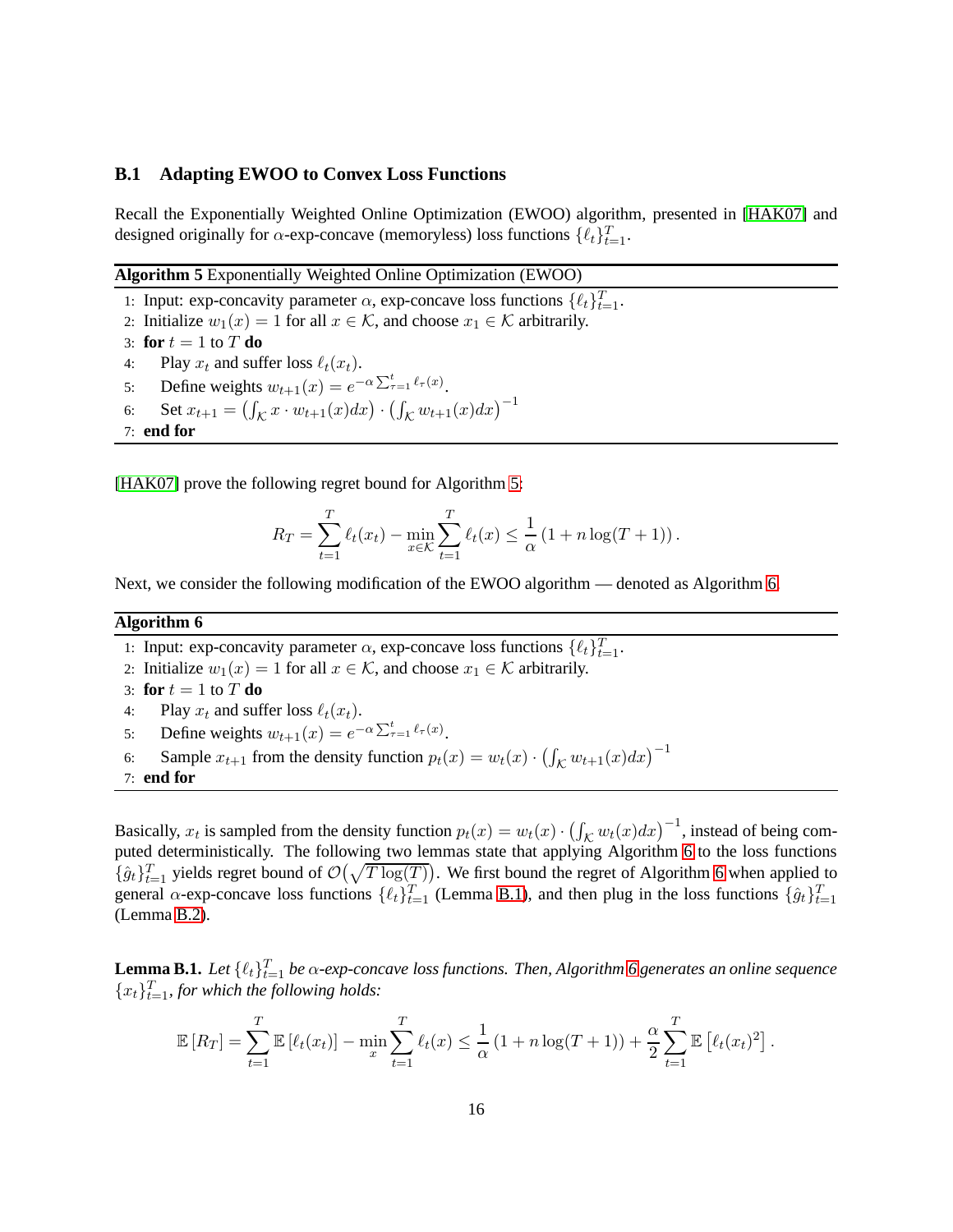*Proof.* The proof goes along the lines of [\[HAK07\]](#page-10-11); for completeness, we present here the full proof. Define  $h_t(x) = e^{-\alpha \sum_{\tau=1}^{t-1} \ell_{\tau}(x)}$  and notice that

$$
\mathbb{E}\left[h_t(x_t)\right] = \int_{\mathcal{K}} h_t(x)p_t(x)dx = \frac{\int_{\mathcal{K}} \left(\prod_{\tau=1}^t h_\tau(x)\right) dx}{\int_{\mathcal{K}} \left(\prod_{\tau=1}^{t-1} h_\tau(x)\right) dx}
$$

Then, by telescopic product we have

<span id="page-16-0"></span>
$$
\prod_{t=1}^{T} \mathbb{E}\left[h_t(x_t)\right] = \frac{\int_{\mathcal{K}} \left(\prod_{t=1}^{T} h_t(x)\right) dx}{\int_{\mathcal{K}} 1 dx} = \frac{\int_{\mathcal{K}} \left(\prod_{t=1}^{T} h_t(x)\right) dx}{\operatorname{vol}\left(\mathcal{K}\right)},\tag{7}
$$

.

where we used the fact that  $w_1(x) = 1$  for all  $x \in \mathcal{K}$ . Denote  $x^* = \arg \min_{x \in \mathcal{K}} \sum_{t=1}^T \ell_t(x)$ , then it exists that  $x^* = \arg \max_{x \in \mathcal{K}} \prod_{t=1}^T h_t(x)$ . Define nearby points  $\mathcal{S} \subset \mathcal{K}$  by

$$
\mathcal{S} = \left\{ x \in \mathcal{K} \mid x = \frac{T}{T+1} x^* + \frac{1}{T} y \ , \ y \in \mathcal{K} \right\}.
$$

By concavity and non-negativity of  $h_t$  it holds that  $h_t(x) \ge \frac{T}{T+1}h_t(x^*)$  for every  $x \in S$ , and thus

$$
\prod_{t=1}^{T} h_t(x) \ge \left(\frac{T}{T+1}\right)^{T} \prod_{t=1}^{T} h_t(x^*) \ge e^{-1} \prod_{t=1}^{T} h_t(x^*).
$$

By substituting the above in Equation [\(7\)](#page-16-0) and using the fact that S is a rescaling of K by factor of  $\frac{1}{T+1}$  in n dimensions, we have that

$$
\prod_{t=1}^{T} \mathbb{E} \left[ h_t(x_t) \right] = \frac{\int_{\mathcal{K}} \left( \prod_{t=1}^{T} h_t(x) \right) dx}{vol(K)} \ge \frac{\int_{\mathcal{S}} \left( \prod_{t=1}^{T} h_t(x) \right) dx}{vol(K)} \n\ge \frac{\int_{\mathcal{S}} \left( e^{-1} \prod_{t=1}^{T} h_t(x^*) \right) dx}{vol(K)} = \frac{vol(\mathcal{S})}{vol(K)} e^{-1} \prod_{t=1}^{T} h_t(x^*) \n= \frac{e^{-1}}{(T+1)^n} \prod_{t=1}^{T} h_t(x^*).
$$

Now, by taking logarithm on both sides we get that

$$
\sum_{t=1}^{T} \log (\mathbb{E}[h_t(x_t)]) - \sum_{t=1}^{T} \log (h_t(x^*)) \ge -1 - n \log(T+1),
$$

or equivalently

<span id="page-16-1"></span>
$$
\sum_{t=1}^{T} \log \left( \mathbb{E} \left[ e^{-\alpha \ell_t(x_t)} \right] \right) + \alpha \sum_{t=1}^{T} \ell_t(x^*) \ge -1 - n \log(T+1). \tag{8}
$$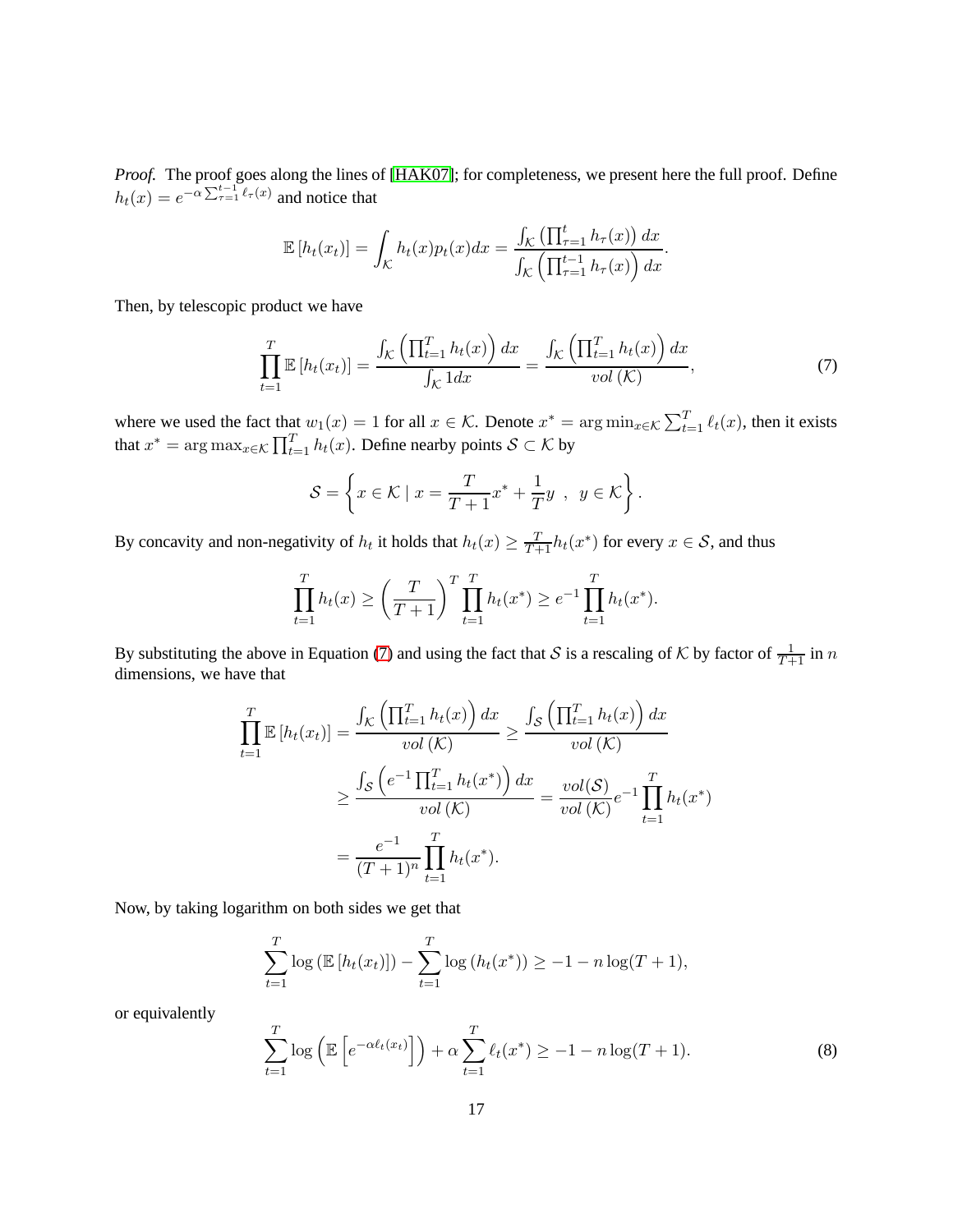Next, we use the facts that  $e^{-x} \leq 1 - x + \frac{x^2}{2}$  $\frac{e^2}{2}$  for  $0 \le x \le 1$  and  $\log(1-x) \le -x$  for  $x < 1$ , to derive the following inequality:

$$
\log \left( \mathbb{E} \left[ e^{-\alpha \ell_t(x_t)} \right] \right) \leq \log \left( \mathbb{E} \left[ 1 - \alpha \ell_t(x_t) + \frac{\alpha^2}{2} \ell_t(x_t)^2 \right] \right)
$$
  
=  $\log \left( 1 - \alpha \mathbb{E} \left[ \ell_t(x_t) \right] + \frac{\alpha^2}{2} \mathbb{E} \left[ \ell_t(x_t)^2 \right] \right)$   
 $\leq -\alpha \mathbb{E} \left[ \ell_t(x_t) \right] + \frac{\alpha^2}{2} \mathbb{E} \left[ \ell_t(x_t)^2 \right]$ 

By substituting the above in Equation [\(8\)](#page-16-1) and rearanging we get that

$$
\sum_{t=1}^{T} \mathbb{E} \left[ \ell_t(x_t) \right] - \sum_{t=1}^{T} \ell_t(x^*) \leq \frac{1}{\alpha} \left( 1 + n \log(T+1) \right) + \frac{\alpha}{2} \sum_{t=1}^{T} \mathbb{E} \left[ \ell_t(x_t)^2 \right],
$$

as stated in the lemma.

Plugging in the loss functions  $\{\hat{g}_t\}_{t=1}^T$  into the previous lemma yields the following result:

<span id="page-17-0"></span>**Lemma B.2.** *Let*  $\{g_t\}_{t=1}^T$  *be convex functions from* K *to* [0, 1]*, such that*  $D = \sup_{x,y \in K} ||x - y||$  *and*  $G = \sup_{x,t} ||\nabla g_t(x)||$ , and define  $\hat{g}_t(x) = g_t(x) + \frac{\eta}{2} ||x||^2$  for some  $\eta \leq \frac{G}{D}$ . Then, Applying Algorithm [6](#page-15-2) to the loss functions  $\{\hat{g}_t\}_{t=1}^T$  generates an online sequence  $\{x_t\}_{t=1}^T$ , for which the following holds:

$$
\mathbb{E}\left[R_T\right] = \sum_{t=1}^T \mathbb{E}\left[g_t(x_t)\right] - \min_x \sum_{t=1}^T g_t(x) \le \frac{4G^2}{\eta} \left(1 + n\log(T+1)\right) + \frac{T\eta}{2} \left(\frac{\left(1 + \eta D^2\right)^2}{4G^2} + D^2\right).
$$
  
Setting  $\eta = \frac{2G}{D} \sqrt{\frac{1 + \log(T+1)}{T}}$  yields  $\mathbb{E}\left[R_T\right] \le 8n \cdot \max\left\{GD, \frac{1}{GD}\right\} \cdot \sqrt{T(1 + \log(T+1))}$ .

*Proof.* Recall that the loss functions  $\{\hat{g}_t\}_{t=1}^T$  are  $\frac{\eta}{4G^2}$ -exp-concave for  $\eta \leq \frac{G}{D}$  $\frac{G}{D}$ . Thus, applying Algorithm [6](#page-15-2) to the loss functions  $\{\hat{g}_t\}_{t=1}^T$  yields the following result (using Lemma [B.1\)](#page-15-3):

$$
\sum_{t=1}^{T} \mathbb{E} \left[ \hat{g}_t(x_t) \right] - \min_{x} \sum_{t=1}^{T} \hat{g}_t(x) \le \frac{4G^2}{\eta} \left( 1 + n \log(T+1) \right) + \frac{\eta}{8G^2} \sum_{t=1}^{T} \mathbb{E} \left[ \hat{g}_t(x_t)^2 \right].
$$

By substituting  $\hat{g}_t$  from the definition and using the fact that  $\hat{g}_t(x) \in [0, 1 + \eta D^2]$  for all  $t$  and  $x \in \mathcal{K}$ , we have that

$$
\sum_{t=1}^{T} \mathbb{E} \left[ g_t(x_t) \right] - \min_{x} \sum_{t=1}^{T} g_t(x)
$$
\n
$$
\leq \frac{4G^2}{\eta} \left( 1 + n \log(T+1) \right) + \frac{\eta}{2} \sum_{t=1}^{T} \left( \frac{\left( 1 + \eta D^2 \right)^2}{4G^2} + \|x^*\|^2 - \|x_t\|^2 \right).
$$

The lemma is obtained by observing that  $||x^*||^2 - ||x_t||^2 \le D^2$ .

 $\Box$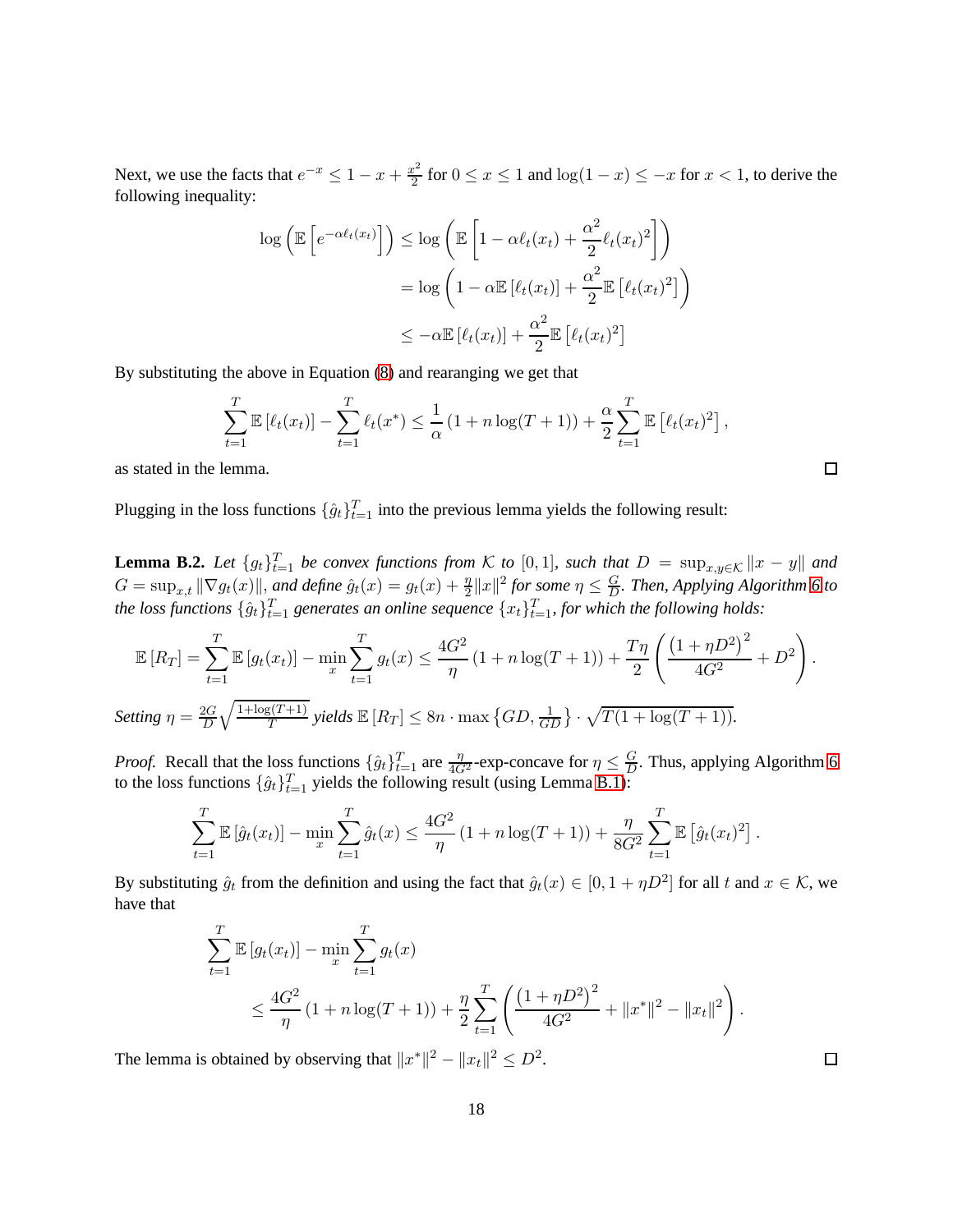#### <span id="page-18-0"></span>**B.2 Algorithm and Analysis**

We turn now to restate and prove our main theorem:

**Theorem 4.1.** *Let*  $\{g_t\}_{t=1}^T$  *be convex functions from* K *to* [0, 1]*, such that*  $D = \sup_{x,y \in K} ||x - y||$  *and*  $G = \sup_{x,t} ||\nabla g_t(x)||$ , and define  $\hat{g}_t(x) = g_t(x) + \frac{\eta}{2} ||x||^2$  for some  $\eta \leq \frac{G}{D}$ D *. Then, Algorithm [2](#page-4-0) generates* an online sequence  $\{x_t\}_{t=1}^T$ , for which it holds that

$$
\mathbb{E}[R_T] = \sum_{t=1}^T \mathbb{E}[g_t(x_t)] - \min_{x \in \mathcal{K}} \sum_{t=1}^T g_t(x) \le \frac{4G^2}{\eta} (1 + n \log(T+1)) + \frac{T\eta}{2} \left( \frac{(1 + \eta D^2)^2}{4G^2} + D^2 \right),
$$

*and in addition*

$$
\mathbb{E}[S] = \mathbb{E}\left[\sum_{t=1}^{T} 1_{\{x_{t+1} \neq x_t\}}\right] \le \frac{T\eta}{4G^2} + \frac{T D^2 \eta^2}{8G^2},
$$

*Setting*  $\eta = \frac{2G}{D}$ D  $\sqrt{1+\log(T+1)}$  $\frac{g(T+1)}{T}$  yields  $\mathbb{E}[R_T] = \mathcal{O}(\sqrt{T \log(T)})$ , and  $\mathbb{E}[S] = \mathcal{O}(\sqrt{T \log(T)})$ .

*Proof.* The proof follows immediately by observing that: (1) Algorithm [2](#page-4-0) generates the decisions from the same distribution with respect Algorithm [6](#page-15-2) (stated formally in Lemma [B.3](#page-18-1) below), and thus attains the same expected regret bound; and (2) Algorithm [2](#page-4-0) has an expected low switches guarantee (also stated below in Lemma [B.4\)](#page-19-0).  $\Box$ 

We shall continue to prove the lemmas.

<span id="page-18-1"></span>**Lemma B.3.** Let  $\{g_t\}_{t=1}^T$  be convex functions from K to [0, 1], such that  $D = \sup_{x,y \in K} ||x - y||$  and  $G = \sup_{x,t} \|\nabla g_t(x)\|$ , and define  $\hat{g}_t(x) = g_t(x) + \frac{\eta}{2} \|x\|^2$  for some  $\eta \leq \frac{G}{D}$  $\frac{G}{D}$ *. Denote by*  $\{y_t\}_{t=1}^T$  and  $\{x_t\}_{t=1}^T$ *the online sequences generated by applying Algorithm* [2](#page-4-0) and Algorithm [6](#page-15-2) to the loss functions  $\{g_t\}_{t=1}^T$  and  $\{\hat{g}_t\}_{t=1}^T$ , respectively. Then, it holds that  $y_t$  and  $x_t$  are sampled from the same distribution for all t.

*Proof.* Let  $q_t(\cdot)$  and  $p_t(\cdot)$  be the density functions of  $y_t$  and  $x_t$ , respectively, and  $W_t = \int_{\mathcal{K}} w_t(x) dx$ . The proof is by induction: for  $t = 1$  we have from the definition that  $p_1(x) = q_1(x)$  for all  $x \in \mathcal{K}$ . Now, let us assume that  $p_{t-1}(x) = q_{t-1}(x)$  for all  $x \in \mathcal{K}$ , and prove for t. Notice that the weights update for both algorithms is the same and is independent of the decisions actually played by the player. Thus, by applying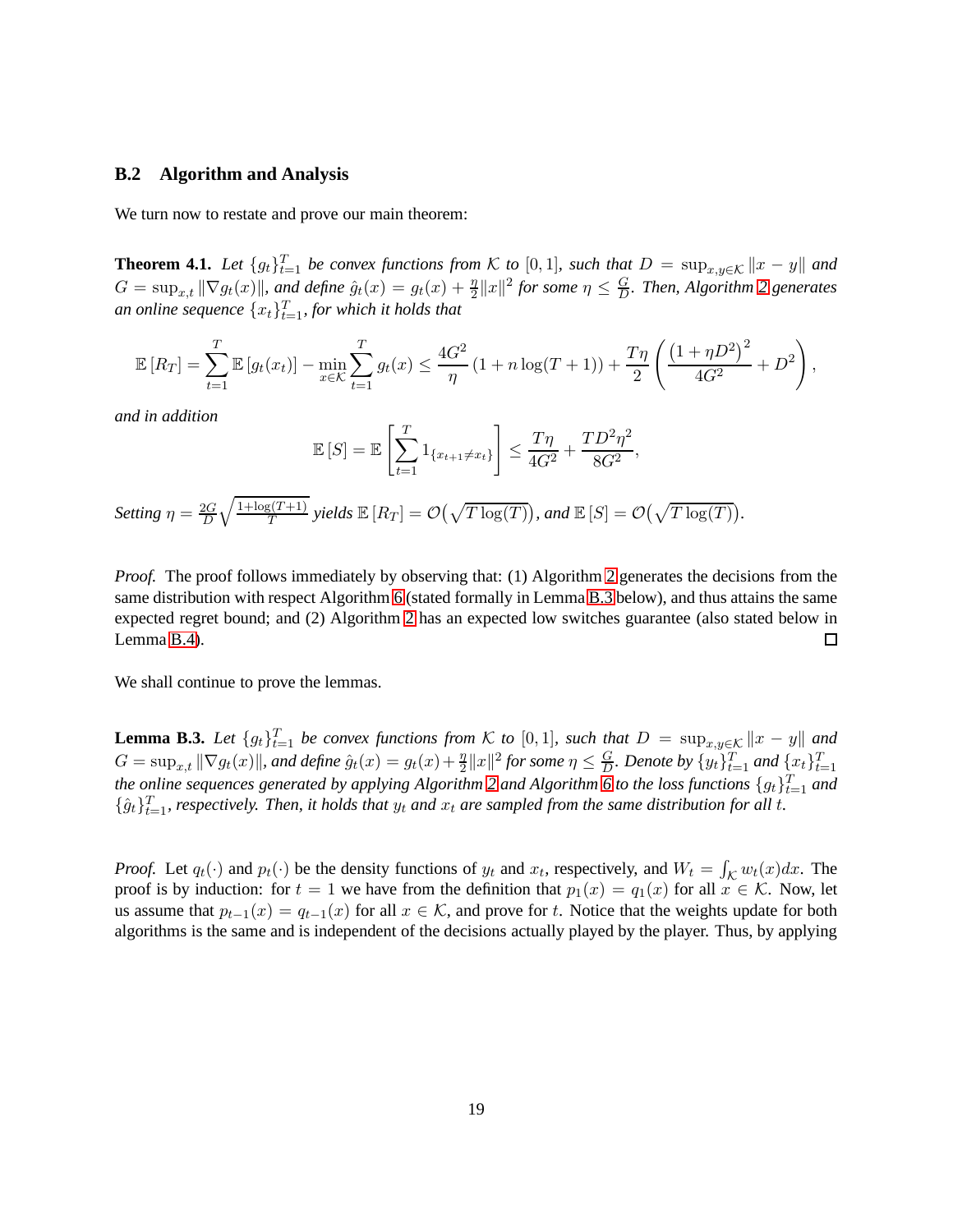the law of total probability we have that

$$
q_t(x) = p_{t-1}(x) \cdot \frac{w_t(x)}{w_{t-1}(x)} + p_t(x) \cdot \int_{\mathcal{K}} p_{t-1}(y) \left(1 - \frac{w_t(y)}{w_{t-1}(y)}\right) dy
$$
  
\n
$$
= \frac{w_{t-1}(x)}{W_{t-1}} \cdot \frac{w_t(x)}{w_{t-1}(x)} + \frac{w_t(x)}{W_t} \cdot \int_{\mathcal{K}} \frac{w_{t-1}(y)}{W_{t-1}} \left(\frac{w_{t-1}(y) - w_t(y)}{w_{t-1}(y)}\right) dy
$$
  
\n
$$
= \frac{w_t(x)}{W_{t-1}} + \frac{w_t(x)}{W_t} \cdot \int_{\mathcal{K}} \frac{w_{t-1}(y) - w_t(y)}{W_{t-1}} dy
$$
  
\n
$$
= \frac{w_t(x)}{W_{t-1}} + \frac{w_t(x)}{W_t} \cdot \frac{W_{t-1} - W_t}{W_{t-1}}
$$
  
\n
$$
= \frac{w_t(x) \cdot W_t + w_t(x) \cdot W_{t-1} - w_t(x) \cdot W_t}{W_{t-1} \cdot W_t}
$$
  
\n
$$
= \frac{w_t(x) \cdot W_{t-1}}{W_{t-1} \cdot W_t} = \frac{w_t(x)}{W_t} = p_t(x).
$$

The above holds for all  $x \in \mathcal{K}$ , and thus the lemma is obtained.

<span id="page-19-0"></span>**Lemma B.4.** *Let*  $\{g_t\}_{t=1}^T$  *be convex functions from* K *to* [0, 1]*, such that*  $D = \sup_{x,y \in K} ||x - y||$  *and*  $G = \sup_{x,t} \|\nabla g_t(x)\|$ . Then, applying Algorithm [2](#page-4-0) to the loss functions  $\{g_t\}_{t=1}^T$  generates an online sequence  $\{x_t\}_{t=1}^T$ , for which the it holds that

$$
\mathbb{E}[S] = \sum_{t=1}^{T} \mathbb{E}\left[1_{\{x_{t+1} \neq x_t\}}\right] \le \frac{T\eta}{4G^2} + \frac{TD^2\eta^2}{8G^2},
$$

where S denotes the number of decision switches in the sequence  $\{x_t\}_{t=1}^T$ . *Setting*  $\eta = \frac{2G}{D}$ D  $\sqrt{1+\log(T+1)}$  $\frac{f_3(T+1)}{T}$  yields  $\mathbb{E}[S] \leq 1 + \log(T+1) + \frac{1}{GD}\sqrt{T(1 + \log(T+1))}.$ 

*Proof.* From Algorithm [2](#page-4-0) it follows that

$$
\mathbb{E}\left[1_{\{x_{t+1}\neq x_t\}}\right] = P\left(x_{t+1}\neq x_t\right) \leq 1 - \frac{w_{t+1}(x_t)}{w_t(x_t)} = 1 - e^{-\frac{\eta}{4G^2}\hat{g}_t(x_t)},
$$

Using the inequality  $1 - e^{-x} \le x$  for all x, and substituting  $\hat{g}_t$  from the definition yields

$$
1 - e^{-\frac{\eta}{4G^2}\hat{g}_t(x_t)} \le \frac{\eta}{4G^2}g_t(x_t) + \frac{\eta^2}{8G^2}||x_t||^2.
$$

Next, by summing the above for all  $t$  we have that

$$
\sum_{t=1}^{T} \mathbb{E}\left[1_{\{x_{t+1}\neq x_t\}}\right] \leq \frac{\eta}{4G^2} \sum_{t=1}^{T} g_t(x_t) + \frac{\eta^2}{8G^2} \sum_{t=1}^{T} \|x_t\|^2.
$$

Finally, since  $||x||^2 \le D^2$  for all  $x \in \mathcal{K}$  and  $g_t(x) \in [0,1]$  for all  $x \in \mathcal{K}$  and  $t \in \{1, \ldots, T\}$ , setting  $\sqrt{1+\log(T+1)}$  $\eta = \frac{2G}{D}$  $\frac{g(1+1)}{T}$  gives the stated result.  $\Box$ D

 $\Box$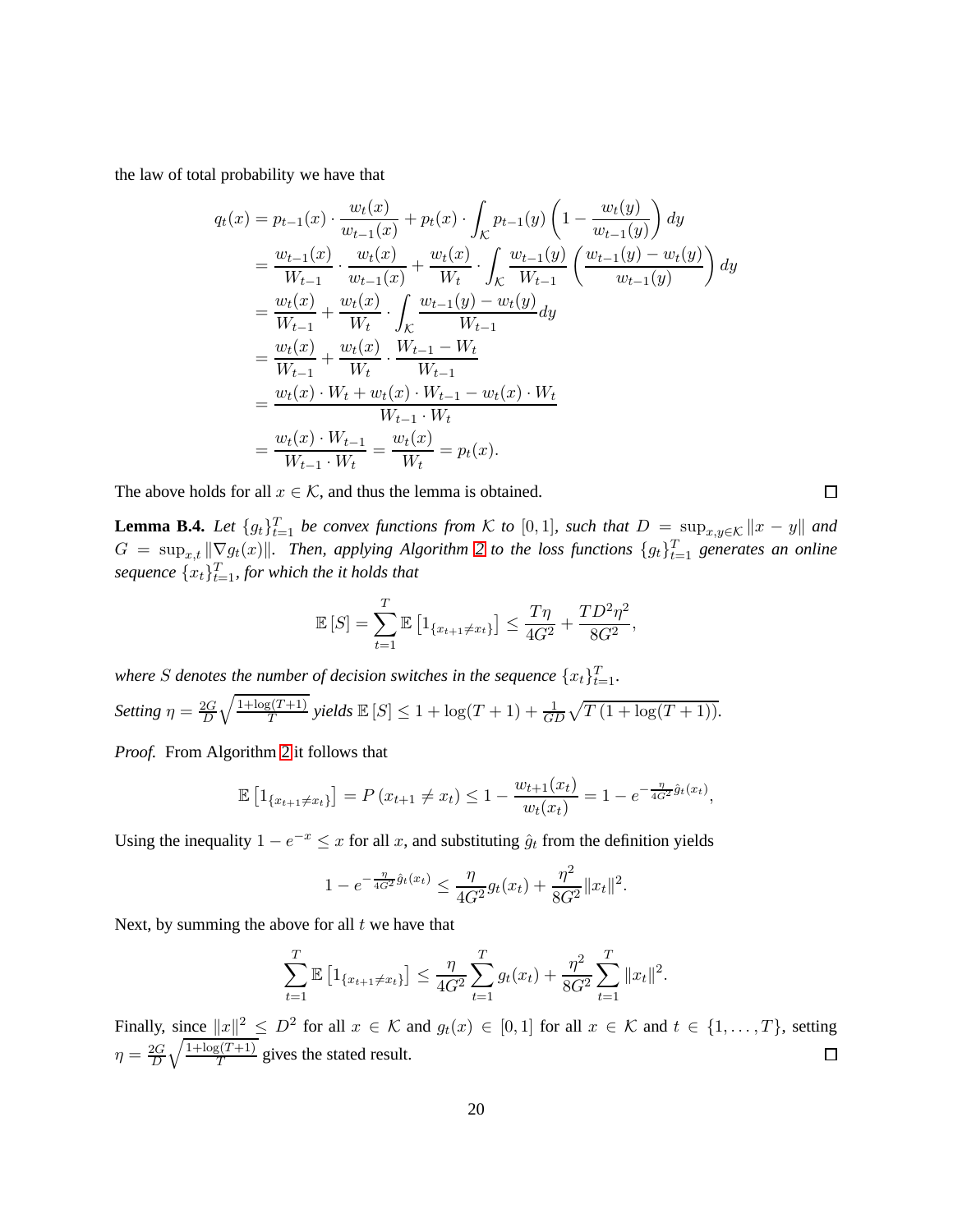#### <span id="page-20-1"></span>**B.3 Reduction to the Framework of OCO with Memory**

Up to this point, we presented an algorithm that attains  $\mathcal{O}(\sqrt{T \log(T)})$ -regret along with expected  $\mathcal{O}(\sqrt{T \log(T)})$ decision switches for generally convex loss functions  $\{g_t\}_{t=1}^T$ . The next lemma states that these two properties imply learning against bounded-memory adversaries.

<span id="page-20-0"></span>**Lemma B.5.** Let  $\{f_t\}_{t=1}^T$  be loss functions with memory from  $K^{m+1}$  to  $[0, 1]$ *, define*  $\tilde{f}_t(x) = f_t(x, \ldots, x)$ *, and denote*  $D = \sup_{x,y \in \mathcal{K}} ||x - y||$  *and*  $G = \sup_{x,t} ||\nabla \tilde{f}_t(x)||$ *. Then, applying Algorithm* [2](#page-4-0) *to the loss* functions  $\{\tilde{f}_t\}_{t=1}^T$  yields an online sequence  $\{x_t\}_{t=1}^T$ , for which it holds that:

$$
\mathbb{E}\left[R_{T,m}\right] = \sum_{t=1}^{T} \mathbb{E}\left[f_t(x_{t-m},\ldots,x_t)\right] - \min_{x \in \mathcal{K}} \sum_{t=1}^{T} f_t(x,\ldots,x)
$$
\n
$$
\leq \frac{4G^2}{\eta} \left(1 + n\log(T+1)\right) + \frac{T\eta}{2} \left(\frac{\left(1 + \eta D^2\right)^2}{4G^2} + D^2\right) + \frac{Tm\eta}{4G^2} + \frac{TD^2m\eta^2}{8G^2}.
$$
\nSetting  $\eta = \frac{2G}{D} \sqrt{\frac{1 + \log(T+1)}{mT}}$  yields  $\mathbb{E}\left[R_{T,m}\right] \leq 8n \cdot \max\left\{GD, \frac{1}{GD}\right\} \cdot \sqrt{mT(1 + \log(T+1))}.$ 

*Proof.* From Theorem [4.1,](#page-4-1) we know that applying Algorithm [2](#page-4-0) to the loss functions  $\{\tilde{f}_t\}_{t=1}^T$  yields:

$$
\sum_{t=1}^{T} \mathbb{E}[\tilde{f}_t(x_t)] - \min_{x \in \mathcal{K}} \sum_{t=1}^{T} \tilde{f}_t(x) \le \frac{4G^2}{\eta} (1 + n \log(T+1)) + \frac{T\eta}{2} \left( \frac{(1 + \eta D^2)^2}{4G^2} + D^2 \right),
$$

or equivalently:

$$
\sum_{t=1}^{T} \mathbb{E} \left[ f_t(x_t, \dots, x_t) \right] - \min_{x \in \mathcal{K}} \sum_{t=1}^{T} f_t(x, \dots, x)
$$
\n
$$
\leq \frac{4G^2}{\eta} \left( 1 + n \log(T+1) \right) + \frac{T\eta}{2} \left( \frac{\left( 1 + \eta D^2 \right)^2}{4G^2} + D^2 \right). \tag{9}
$$

Now, notice that if a decision switch did not occur between time points  $(t - m)$  and t, it trivially holds that  $f_t(x_{t-m},...,x_t) = f_t(x_t,...,x_t)$ . Otherwise, if a decision switch did occur between these time points, we can bound  $|f_t(x_{t-m},...,x_t) = f_t(x_t,...,x_t)| \leq 1$ . Thus, it follows that

<span id="page-20-2"></span>
$$
\sum_{t=m}^{T} |f_t(x_{t-m},\ldots,x_t) - f_t(x_t,\ldots,x_t)| \leq m \cdot S,
$$

where again, S denotes the number of decision switches in the sequence  ${x_t}_{t=1}^T$ . From Lemma [B.4](#page-19-0) we